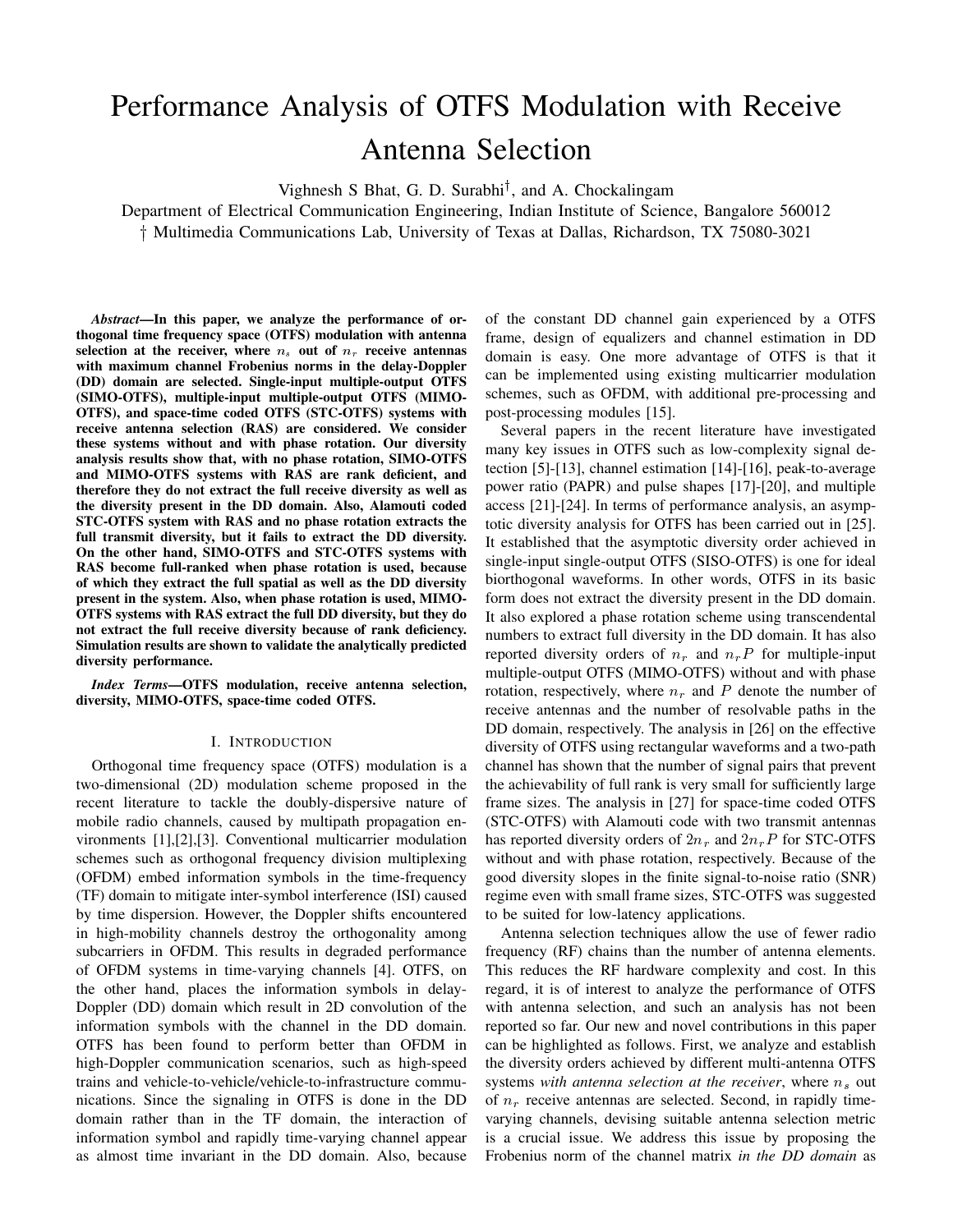

Fig. 1: OTFS modulation scheme.

the antenna selection criterion. This is novel and attractive because it takes advantage of the simplicity of DD channel estimation in OTFS due to the sparsity and slow variation of rapidly time-varying channels when viewed in the DD domain.

In our analysis, we consider the diversity performance of single-input multiple-output OTFS (SIMO-OTFS), MIMO-OTFS, and STC-OTFS systems with receive antenna selection (RAS). Our diversity analysis results show that, with no phase rotation, SIMO-OTFS and MIMO-OTFS systems with RAS are rank deficient, and therefore they do not extract the full receive diversity as well as the diversity present in the DD domain. Also, Alamouti coded STC-OTFS system with RAS and no phase rotation extracts the full transmit diversity, but it fails to extract the DD diversity. On the other hand, SIMO-OTFS and STC-OTFS systems with RAS become full-ranked when phase rotation is used, because of which they extract the full spatial as well as the DD diversity present in the system. Also, when phase rotation is used, MIMO-OTFS systems with RAS extract the full DD diversity, but they do not extract the full receive diversity because of rank deficiency. A summary of the diversity orders achieved in different multi-antenna OTFS systems with RAS are presented in Table I in Sec. III. In the later sections, we will present analytical derivations for the diversity orders in Table I and supporting simulation results that verify the analytically predicted diversity orders.

The rest of the paper is organized as follows. The considered multi-antenna OTFS systems with receive antenna selection are presented in Sec. II. The diversity analyses of these systems for full rank and rank deficient are presented in Sec. III. Numerical results and discussions are presented in Sec. IV. Conclusions are presented in Sec. V.

*Notations:* Capital boldface letters denote matrices, lower case boldface letters denote vectors, diag ${x_1, \dots, x_n}$  denotes a diagonal matrix with  $\{x_1, \dots, x_n\}$  as its diagonal entries, and  $\|\mathbf{X}\|$  denotes the Frobenius norm of matrix X. Transpose and Hermitian operators are denoted by  $(.)^T$  and  $\left(\cdot\right)^{H}$ , respectively.  $|c|$  and  $|\mathbb{S}|$  denote the magnitude of the complex scalar c and size of the set  $\mathbb{S}$ , respectively.  $\mathbb{E}[\cdot]$  and Tr[] denote the expectation and trace operations, respectively.  $\mathcal{CN}(a, b)$  denotes complex Gaussian distribution with mean a and variance b.

# II. MULTI-ANTENNA OTFS SYSTEMS WITH RAS

In this section, we present the basic OTFS modulation scheme and the system models corresponding to different multi-antenna OTFS systems. The analyses that follow in Sec. III are for integer Dopplers/delays, and the case of fractional Doppler/delays will be analyzed in the Appendix.

# *A. Basic OTFS modulation*

The OTFS modulation scheme consists of cascaded structures of two 2D transforms at the transmitter and the receiver. The block diagram of the basic OTFS modulation scheme is shown in Fig. 1. At the transmitter, information symbols in the DD domain are mapped to TF domain using inverse symplectic finite Fourier transform (ISFFT) followed by windowing. The TF symbols are then converted to time domain using Heisenberg transform for transmission over the channel. At the receiver, Wigner transform (inverse of Heisenberg transform) is performed to get TF symbols. Using windowing and symplectic finite Fourier transform (SFFT), TF symbols are mapped back to DD domain for demodulation.

The information symbols  $x[k, l]$ s are multiplexed on an  $N \times$ M DD grid, given by

$$
\Gamma = \{ (\frac{k}{NT}, \frac{l}{M\Delta f}), k = 0, \cdots, N-1, l = 0, \cdots, M-1 \}, (1)
$$

where  $1/NT$  and  $1/M\Delta f$  denote the bin sizes in the Doppler domain and delay domain, respectively, and  $N$  and  $M$  denote the number of Doppler and delay bins, respectively. The DD domain symbols  $x[k, l]$ s are mapped to symbols in the TF domain  $X[n, m]$ s using ISFFT. Assuming rectangular windowing, the TF signal can be written as

$$
X[n,m] = \frac{1}{\sqrt{MN}} \sum_{k=0}^{N-1} \sum_{l=0}^{M-1} x[k,l] e^{j2\pi \left(\frac{nk}{N} - \frac{ml}{M}\right)}.
$$
 (2)

This TF signal is converted into a time domain signal  $x(t)$ , using Heisenberg transform and transmit pulse  $g_{tx}(t)$ , as

$$
x(t) = \sum_{n=0}^{N-1} \sum_{m=0}^{M-1} X[n,m] g_{tx}(t - nT) e^{j2\pi m \Delta f (t - nT)}.
$$
 (3)

The transmitted signal  $x(t)$  passes through the channel, whose complex baseband channel response in the DD domain, denoted by  $h(\tau, \nu)$ , is given by [6]

$$
h(\tau,\nu) = \sum_{i=1}^{P} h_i \delta(\tau - \tau_i) \delta(\nu - \nu_i), \tag{4}
$$

where  $P$  is the number of paths in the DD domain, and  $h_i$ ,  $\tau_i$ , and  $\nu_i$  denote the channel gain, delay, and Doppler shift, respectively, associated with the ith path. The received time domain signal  $y(t)$  at the receiver is then given by

$$
y(t) = \int_{\nu} \int_{\tau} h(\tau, \nu) x(t - \tau) e^{j2\pi \nu (t - \tau)} d\tau d\nu + v(t), \quad (5)
$$

where  $v(t)$  denotes the additive white Gaussian noise.

At the receiver, the received signal  $y(t)$  is matched filtered with a receive pulse  $g_{rx}(t)$ , yielding the cross-ambiguity function  $A_{g_{rx},y}(t, f)$  given by

$$
A_{g_{rx},y}(t,f) = \int g_{rx}^*(t'-t)y(t')e^{-j2\pi f(t'-t)}dt'.
$$
 (6)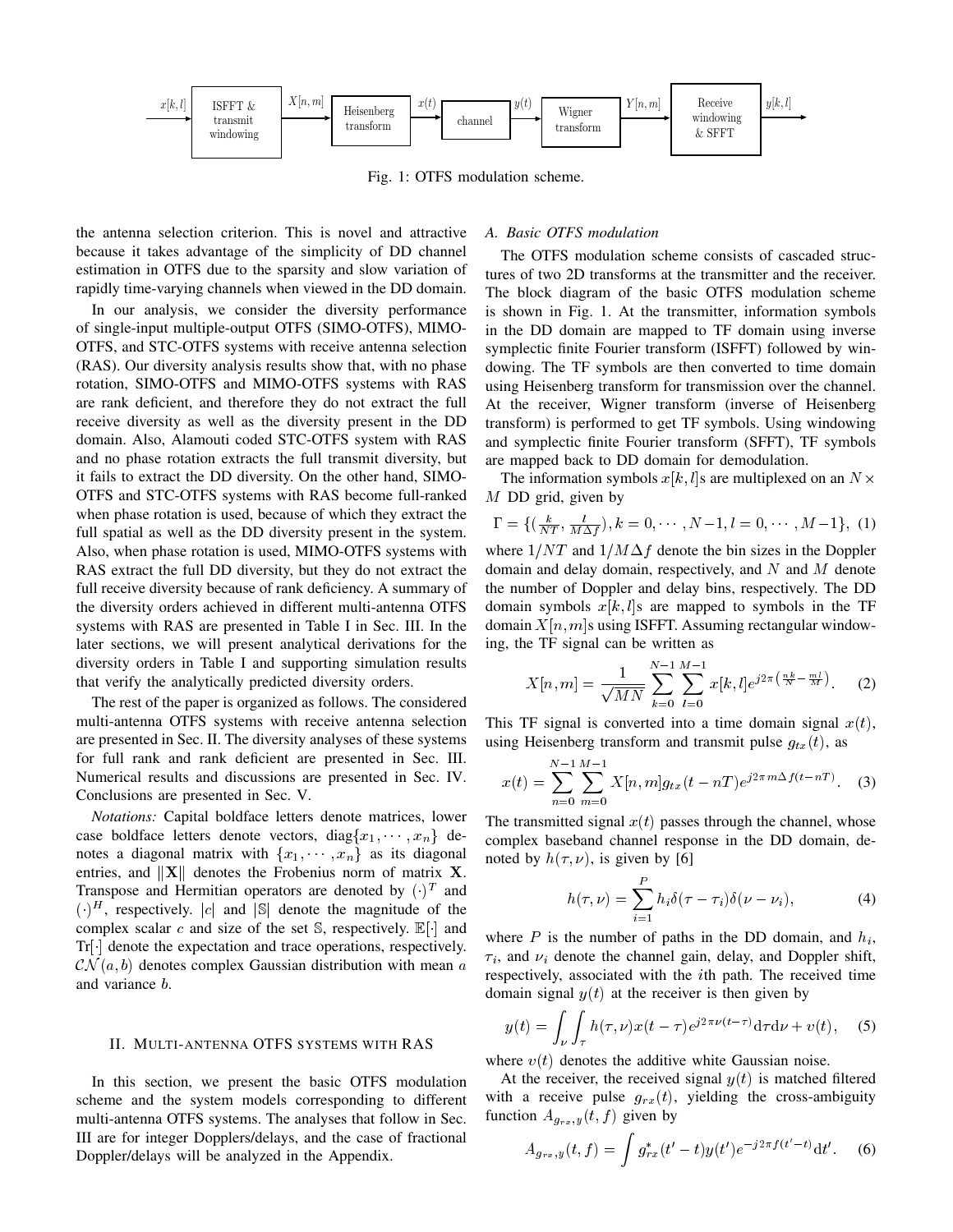The pulses  $g_{tx}(t)$  and  $g_{rx}(t)$  are chosen such that the biorthogonality condition is satisfied, i.e.,  $A_{g_{rx},g_{tx}}(t, f)|_{nT,m\Delta f} =$  $\delta(m)\delta(n)$ . Sampling  $A_{g_{rx},y}(t, f)$  at  $t = nT$ ,  $f = m\Delta f$  gives

$$
Y[n,m] = A_{g_{rx},y}(t,f)|_{t=nT,f=m\Delta f}.
$$
 (7)

This received TF domain signal  $Y[n,m]$  is mapped to the corresponding DD domain signal  $y[k, l]$  using SFFT as

$$
y[k,l] = \frac{1}{\sqrt{MN}} \sum_{k=0}^{N-1} \sum_{l=0}^{M-1} Y[n,m] e^{-j2\pi \left(\frac{nk}{N} - \frac{ml}{M}\right)}.
$$
 (8)

From (3)-(8), the input-output relation in the DD domain can be written as [6]

$$
y[k, l] = \sum_{i=1}^{P} h'_i x[(k - \beta_i)_N, (l - \alpha_i)_M] + v[k, l], \quad (9)
$$

where  $h'_i = h_i e^{-j2\pi \nu_i \tau_i}$ ,  $\alpha_i$  and  $\beta_i$  are assumed to be integers corresponding to the indices of the delay tap and Doppler frequency associated with  $\tau_i$  and  $\nu_i$ , respectively, i.e.,  $\tau_i \triangleq$  $\frac{\alpha_i}{M\Delta f}$  and  $\nu_i \triangleq \frac{\beta_i}{NT}$ , (.)<sub>N</sub> denotes the modulo N operation, and  $v[k, l]$  denotes the additive white Gaussian noise. Vectorizing the input-output relation in (9), we can write [6]

$$
y = Hx + v,\t(10)
$$

where  $\mathbf{H} \in \mathbb{C}^{MN \times MN}$ ,  $\mathbf{x}, \mathbf{y}, \mathbf{v} \in \mathbb{C}^{MN \times 1}$ , the  $(k + Nl)$ th entry of **x**,  $x_{k+Nl} = x[k, l], k = 0, \dots, N-1, l = 0, \dots, M-1$ 1 and  $x[k, l] \in A$ , where A is the modulation alphabet (e.g., quadrature amplitude modulation (QAM) or phase shift keying (PSK)). Likewise,  $y_{k+Nl} = y[k, l]$  and  $v_{k+Nl} = v[k, l], k =$  $0, \dots, N-1, l = 0, \dots, M-1$ . It is assumed that the  $h_i$ s are i.i.d and are distributed as  $\mathcal{CN}(0,1/P)$ , assuming uniform scattering profile.

*An alternate form of input-output relation (10):* The vectorized form of input-output relation in (10) can be written in an alternate form which is essential for our diversity analysis. This alternate representation is also useful in writing the system model for STC-OTFS systems. Towards this, it is observed that there are only  $P$  non-zero entries in each row and column of the equivalent channel matrix H because of the modulo operations in (9), i.e., there are only  $MNP$  non-zero entries in H. Also, among the non-zero entries there are only P unique values, since each transmitted symbol experiences the same channel gain as can be seen in (9). With this, the relation in (10) can be written in an alternate form as [25]

$$
\mathbf{y}^T = \mathbf{h}' \mathbf{X} + \mathbf{v}^T,\tag{11}
$$

where  $y^T$  is  $1 \times MN$  received vector,  $h'$  is  $1 \times P$  vector whose *i*th entry is given by  $h'_i = h_i e^{-j2\pi \nu_i \tau_i}$ ,  $\mathbf{v}^T$  is  $1 \times MN$ noise vector, and **X** is  $P \times MN$  matrix whose *i*th column  $\mathbf{X}[i], i = k + Nl, k = 0, \cdots, N-1, l = 0, \cdots, M-1$ , is given by

$$
\mathbf{X}[i] = \begin{bmatrix} x_{(k-\beta_1)_N+N(l-\alpha_1)_M} \\ x_{(k-\beta_2)_N+N(l-\alpha_2)_M} \\ \vdots \\ x_{(k-\beta_P)_N+N(l-\alpha_P)_M} \end{bmatrix} .
$$
 (12)

This representation allows us to view the matrix  $X$  in the form of  $P \times MN$  symbol matrix.

#### *B. MIMO-OTFS with receive antenna selection*

The input-output relation of MIMO-OTFS system with  $n_r$ receive antennas and  $n_t$  transmit antennas can be written as

$$
\begin{bmatrix} \mathbf{y}_1 \\ \vdots \\ \mathbf{y}_{n_r} \end{bmatrix} = \underbrace{\begin{bmatrix} \mathbf{H}_{11} & \cdots & \mathbf{H}_{1n_t} \\ \vdots & \ddots & \vdots \\ \mathbf{H}_{n_r1} & \cdots & \mathbf{H}_{n_rn_t} \end{bmatrix}}_{\triangleq \overrightarrow{\mathbf{H}}} \underbrace{\begin{bmatrix} \mathbf{x}_1 \\ \vdots \\ \mathbf{x}_{n_t} \end{bmatrix}}_{\triangleq \overrightarrow{\mathbf{x}}} + \underbrace{\begin{bmatrix} \mathbf{v}_1 \\ \vdots \\ \mathbf{v}_{n_r} \end{bmatrix}}_{\triangleq \overrightarrow{\mathbf{v}},}
$$
(13)

or equivalently

$$
\bar{\mathbf{y}} = \bar{\mathbf{H}}\bar{\mathbf{x}} + \bar{\mathbf{v}},\tag{14}
$$

where  $\bar{y} \in \mathbb{C}^{n_rMN\times 1}$  is the received signal vector,  $\bar{H} \in$  $\mathbb{C}^{n_rMN \times n_tMN}$  is the overall equivalent channel matrix with  $H_{ij}$  being the  $MN \times MN$  equivalent channel matrix between the jth transmit antenna and ith receive antenna,  $\bar{x} \in$  $\mathbb{C}^{n_t P \times MN}$  is the OTFS transmit vector, and  $\bar{\mathbf{v}} \in \mathbb{C}^{n_r MN \times 1}$ is the noise vector. Perfect DD channel knowledge is assumed at the receiver. The receiver selects  $n_s$  out of the  $n_r$  antennas with the largest Frobenius norms of the channel in the DD domain, i.e., selects the  $n<sub>s</sub>$  antennas whose Frobenius norms among those of all the  $n_r$  antennas, given by

$$
\sum_{j=1}^{n_t} \|\mathbf{H}_{ij}\|^2, \ i = 1, 2, \cdots, n_r,
$$
 (15)

are the largest. Observing that each  $H_{ij}$  contains only  $PMN$ non-zero elements with  $P$  unique elements and using the definition of Frobenius norm, the selection metric in (15) can be written as

$$
\sum_{k=1}^{P} \sum_{j=1}^{n_t} |h_{ij}^{(k)}|^2, \ i = 1, 2, \cdots, n_r,
$$
 (16)

where  $h_{ij}^{(k)}$  are the unique non-zero entries of  $H_{ij}$ . Therefore, with antenna selection, the input-output relation of the MIMO-OTFS system can be written as

$$
\underbrace{\begin{bmatrix} \mathbf{y}'_1 \\ \vdots \\ \mathbf{y}'_{n_s} \end{bmatrix}}_{\triangleq \tilde{\mathbf{y}}'} = \underbrace{\begin{bmatrix} \mathbf{H}'_{11} & \cdots & \mathbf{H}'_{1n_t} \\ \vdots & \ddots & \vdots \\ \mathbf{H}'_{n_s 1} & \cdots & \mathbf{H}'_{n_s n_t} \end{bmatrix}}_{\triangleq \tilde{\mathbf{H}}'} \underbrace{\begin{bmatrix} \mathbf{x}_1 \\ \vdots \\ \mathbf{x}_{n_t} \end{bmatrix}}_{\triangleq \tilde{\mathbf{x}}'} + \underbrace{\begin{bmatrix} \mathbf{v}'_1 \\ \vdots \\ \mathbf{v}'_{n_s} \end{bmatrix}}_{\triangleq \tilde{\mathbf{v}}'}, \quad (17)
$$

or equivalently

$$
\bar{\mathbf{y}}' = \bar{\mathbf{H}}' \bar{\mathbf{x}} + \bar{\mathbf{v}}',\tag{18}
$$

where  $\bar{\mathbf{y}}' \in \mathbb{C}^{n_s MN \times 1}$ ,  $\bar{\mathbf{H}}' \in \mathbb{C}^{n_s MN \times n_t MN}$  is the equivalent channel matrix with antenna selection,  $\bar{\mathbf{x}} \in \mathbb{C}^{n_t \bar{M} N \times 1}$  is the OTFS transmit vector, and  $\bar{\mathbf{v}}' \in \mathbb{C}^{n_s MN \times 1}$  is the noise vector. Figure 2 shows the block diagram of MIMO-OTFS with receive antenna selection.

*An alternate form of MIMO-OTFS with antenna selection:* The input-output relation in (18) can be written in an alternate form similar to that in (11), by observing that each  $\mathbf{H}'_{ij}$  in (17) contains only P unique non-zero elements and hence  $\overline{H}'$ in (18) contains only  $P_{n_s n_t}$  unique non-zero elements with each row having only  $P_{n_t}$  unique non-zero elements and each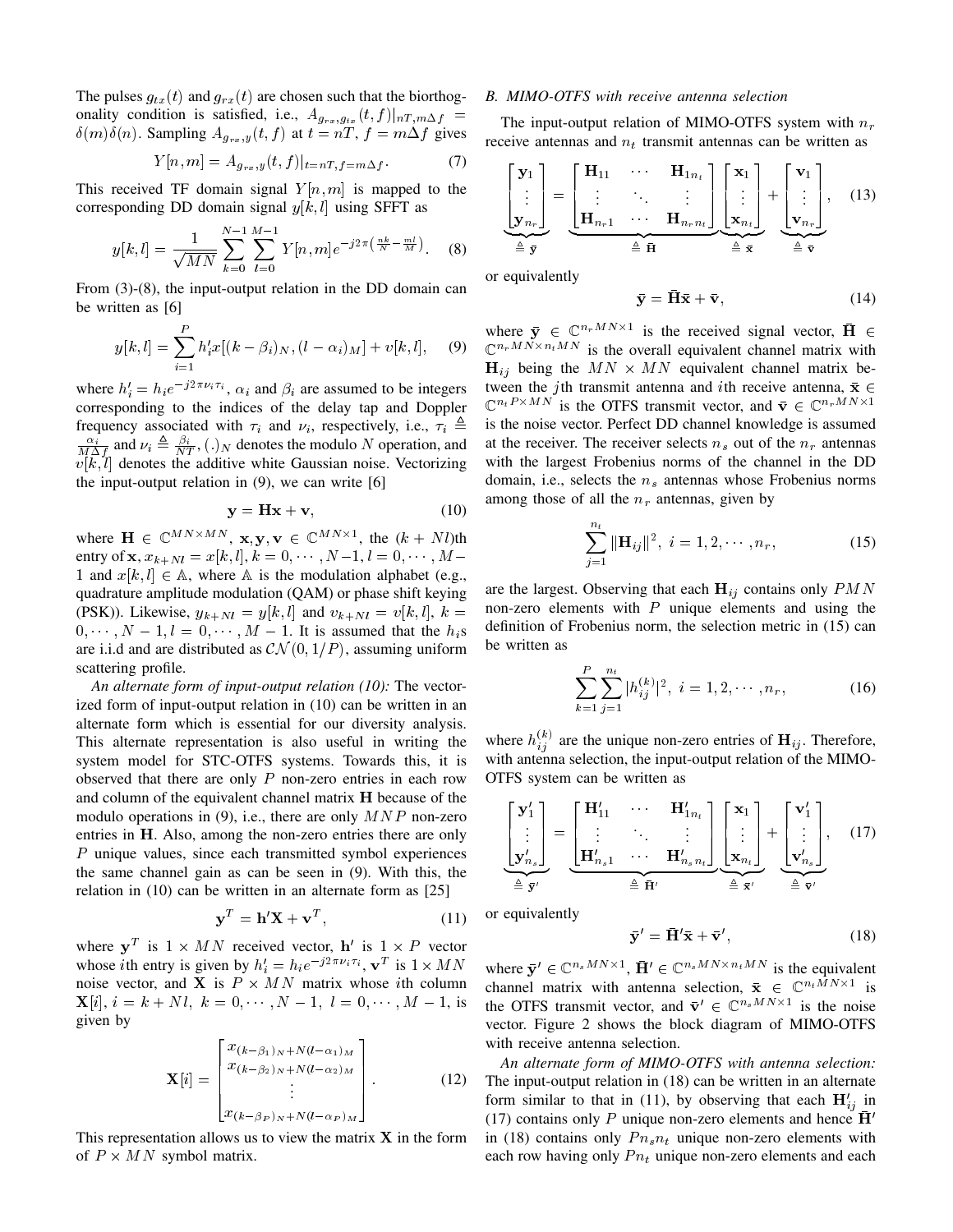

Fig. 2: MIMO-OTFS with receive antenna selection.

column having only  $n_sP$  unique non-zero elements. Therefore, (17) can be written as

$$
\begin{bmatrix} \mathbf{y}'_{1}^{T} \\ \vdots \\ \mathbf{y}'_{n_{s}}^{T} \end{bmatrix} = \underbrace{\begin{bmatrix} \mathbf{h}'_{11} & \cdots & \mathbf{h}'_{1n_{t}} \\ \vdots & \ddots & \vdots \\ \mathbf{h}'_{n_{s}1} & \cdots & \mathbf{h}'_{n_{s}n_{t}} \end{bmatrix}}_{\triangleq \widetilde{\mathbf{H}}} \underbrace{\begin{bmatrix} \mathbf{X}_{1} \\ \vdots \\ \mathbf{X}_{n_{t}} \end{bmatrix}}_{\triangleq \widetilde{\mathbf{X}}} + \underbrace{\begin{bmatrix} \mathbf{v}'_{1}^{T} \\ \vdots \\ \mathbf{v}'_{n_{s}}^{T} \end{bmatrix}}_{\triangleq \widetilde{\mathbf{V}}}, \quad (19)
$$

or equivalently

$$
\tilde{\mathbf{Y}} = \tilde{\mathbf{H}} \tilde{\mathbf{X}} + \tilde{\mathbf{V}},\tag{20}
$$

where  $\tilde{\mathbf{Y}} \in \mathbb{C}^{n_s \times MN}$  with its *i*th row corresponding to the received signal in the *i*th selected receive antenna,  $\tilde{H} \in \mathbb{C}^{n_s \times n_t P}$ is the channel matrix with  $h'_{ij} \in \mathbb{C}^{1 \times P}$  containing P unique non-zero entries of  $H'_{ij}$ ,  $\tilde{\mathbf{X}}$  is  $n_t P \times MN$  symbol matrix, and  $\tilde{\mathbf{V}} \in \mathbb{C}^{n_s \times MN}$  is the noise matrix.

# *C. STC-OTFS with antenna selection*

Figure 3 shows the block diagram of STC-OTFS with receive antenna selection. In this subsection, we develop the system model for Alamouti code [28] based STC-OTFS with receive antenna selection.

*1) Alamouti STC-OTFS:* Alamouti code based STC-OTFS uses the structure of the well known Alamouti code, generalized to matrices. An STC-OTFS codeword matrix  $X$  is an  $n_t M N \times T' M N$  block matrix. Each block in this matrix is an  $MN \times MN$  OTFS transmit matrix; e.g., the block  $\tilde{\mathbf{X}}_{kt}$  in X denotes the OTFS transmit matrix in the tth frame from kth transmit antenna. If  $\tilde{\mathbf{X}}$  contains Z independent OTFS symbol matrices which are transmitted over  $T'$  frame uses, then the code rate is  $Z/T'$  symbols per channel use. A delay-Doppler channel which is quasi-static over  $T'$  frame duration is assumed. A  $2MN \times 2MN$  Alamouti STC-OTFS codeword matrix with  $n_t = T' = 2$  is given by [27]  $\left[\sum_{i=1}^{n} \sum_{j=1}^{n} \frac{1}{2} \sum_{j=1}^{n} \frac{1}{2} \sum_{j=1}^{n} \frac{1}{2} \sum_{j=1}^{n} \frac{1}{2} \sum_{j=1}^{n} \frac{1}{2} \sum_{j=1}^{n} \frac{1}{2} \sum_{j=1}^{n} \frac{1}{2} \sum_{j=1}^{n} \frac{1}{2} \sum_{j=1}^{n} \frac{1}{2} \sum_{j=1}^{n} \frac{1}{2} \sum_{j=1}^{n} \frac{1}{2} \sum_{j=1}^{n} \frac{1}{2} \sum_{j$ 

$$
\tilde{\mathbf{X}} = \begin{bmatrix} \mathbf{X}_1 & -\mathbf{X}_2^H \\ \mathbf{X}_2 & \mathbf{X}_1^H \end{bmatrix},
$$
(21)

where  $X_1$  and  $X_2$  are the symbol matrices. That is, the OTFS transmit vectors corresponding to  $X_1$  and  $X_2$  are transmitted from the 1st and 2nd antennas, respectively, in the first frame. In the second frame, the vectors corresponding to  $-\mathbf{X}_2^H$  and  $\mathbf{X}_1^H$  are transmitted from the 1st and 2nd antennas,



Fig. 3: STC-OTFS system receive antenna selection.

without receive antenna selection in [27], the input-output relation for Alamouti STC-OTFS with selection of  $n_s$  out of  $n_r$  antennas at the receiver can be written in the form

$$
\begin{bmatrix}\n\mathbf{y}'_{11} \\
\vdots \\
\mathbf{y}'_{n_s1} \\
(\hat{\mathbf{y}}'_{12})^* \\
\vdots \\
(\hat{\mathbf{y}}'_{n_s2})^*\n\end{bmatrix} = \begin{bmatrix}\n\mathbf{H}'_{11} & \mathbf{H}'_{12} \\
\vdots & \vdots \\
\mathbf{H}'_{n_s1} & \mathbf{H}'_{n_s2} \\
\mathbf{H}'_{12} & -\mathbf{H}'_{11} \\
\vdots & \vdots \\
\mathbf{H}'_{n_s2} & -\mathbf{H}'_{n_s1}\n\end{bmatrix}\n\begin{bmatrix}\n\mathbf{x}_1 \\
\mathbf{x}_2\n\end{bmatrix} + \begin{bmatrix}\n\mathbf{v}'_{11} \\
\vdots \\
\mathbf{v}'_{n_s1} \\
(\hat{\mathbf{v}}'_{12})^*\n\end{bmatrix}, (22)
$$
\n
$$
\stackrel{\triangle}{=} \overline{\mathbf{y}'}
$$

where  $y'_{ij} \in \mathbb{C}^{MN \times 1}$  is the received signal vector at the *i*th antenna in the jth time slot with  $\hat{\mathbf{y}}'_{ij} = \mathbf{P}\mathbf{y}'_{ij}$ , where P is  $MN \times MN$  permutation matrix given by

$$
\mathbf{P} = \mathbf{P}'_M \otimes \mathbf{P}'_N,\tag{23}
$$

where  $\otimes$  denotes the Kronecker product, and  $\mathbf{P}'_M$  and  $\mathbf{P}'_N$  are left circulant matrices, which are given by

$$
\mathbf{P}'_M = \begin{bmatrix} 1 & 0 & \cdots 0 & 0 \\ 0 & 0 & \cdots 0 & 1 \\ 0 & 0 & \cdots 1 & 0 \\ \vdots & & & & \\ 0 & 1 & \cdots 0 & 0 \end{bmatrix}_{M \times M} \mathbf{P}'_N = \begin{bmatrix} 1 & 0 & \cdots 0 & 0 \\ 0 & 0 & \cdots 0 & 1 \\ 0 & 0 & \cdots 1 & 0 \\ \vdots & & & & \\ 0 & 1 & \cdots 0 & 0 \end{bmatrix}_{N \times N \atop (24)}
$$

 ${\bf H'}_{ij} \in \mathbb{C}^{MN \times MN}$  is the equivalent channel matrix between ith selected receive antenna and jth transmit antenna, and  $x_i \in$  $\mathbb{C}^{MN\times 1}$  is the transmitted OTFS vector. The compact form of (22) is given by

$$
\bar{\mathbf{y}}' = \bar{\mathbf{H}}' \bar{\mathbf{x}} + \bar{\mathbf{v}}',\tag{25}
$$

where  $\bar{\mathbf{y}}', \bar{\mathbf{v}}' \in \mathbb{C}^{2n_s MN \times 1}$ ,  $\bar{\mathbf{H}}' \in \mathbb{C}^{2n_s MN \times 2MN}$ , and  $\bar{\mathbf{x}} \in$  $\mathbb{C}^{2MN\times1}.$ 

*An alternate form of Alamouti STC-OTFS with antenna selection:* The input-output relation in (25) can be written in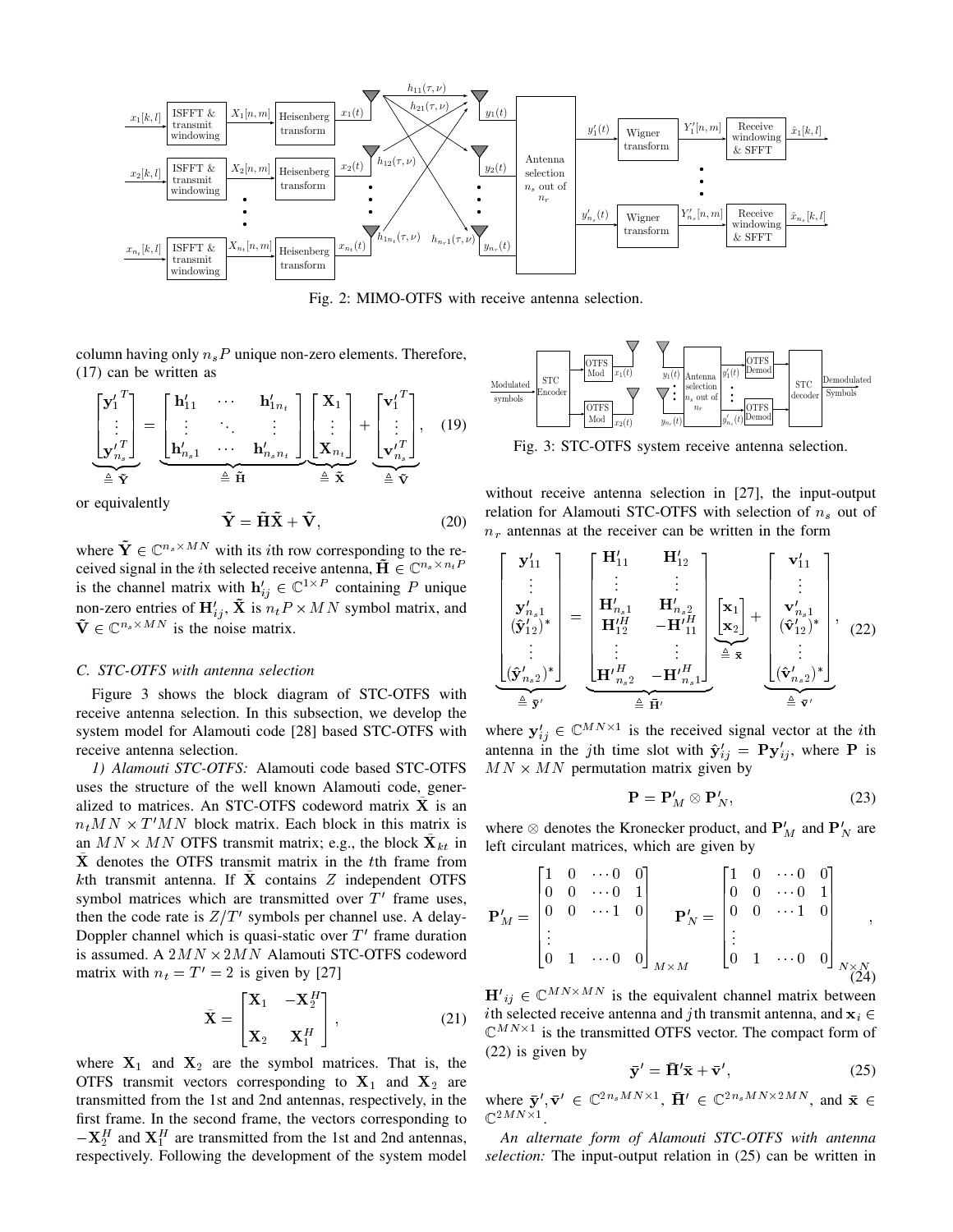an alternate form, based on (11) and (19), as

$$
\begin{bmatrix}\n\mathbf{y}_{11}^{\prime T} & \mathbf{y}_{12}^{\prime T} \\
\vdots & \vdots \\
\mathbf{y}_{n_s 1}^{\prime T} & \mathbf{y}_{n_s 2}^{\prime T}\n\end{bmatrix} = \underbrace{\begin{bmatrix}\n\mathbf{h}_{11}^{\prime} & \mathbf{h}_{12}^{\prime} \\
\vdots & \vdots \\
\mathbf{h}_{n_s 1}^{\prime} & \mathbf{h}_{n_s 2}^{\prime}\n\end{bmatrix}}_{\triangleq \widetilde{\mathbf{Y}}} \underbrace{\begin{bmatrix}\n\mathbf{X}_1 & -(\hat{\mathbf{X}}_2)^* \\
\mathbf{X}_2 & (\hat{\mathbf{X}}_1)^*\n\end{bmatrix}}_{\triangleq \widetilde{\mathbf{X}}} + \underbrace{\begin{bmatrix}\n\mathbf{v}_{11}^{\prime T} & \mathbf{v}_{12}^{\prime T} \\
\vdots & \vdots \\
\mathbf{v}_{n_s 1}^{\prime T} & \mathbf{v}_{n_s 2}^{\prime T}\n\end{bmatrix}}_{\triangleq \widetilde{\mathbf{Y}}},
$$
\n(26)

which can be written in the following compact form<sup>1</sup>:

$$
\tilde{\mathbf{Y}} = \tilde{\mathbf{H}} \tilde{\mathbf{X}} + \tilde{\mathbf{V}},\tag{27}
$$

where  $\tilde{\mathbf{Y}}, \tilde{\mathbf{V}} \in \mathbb{C}^{n_s \times 2MN}, \tilde{\mathbf{H}} \in \mathbb{C}^{n_s \times 2P}, \text{and } \tilde{\mathbf{X}} \in \mathbb{C}^{2P \times 2MN}.$ Here it is observed that  $X_i \neq \hat{X}_i$ , since transmitted OTFS vectors in the 2nd frame are conjugated and permuted vectors of those transmitted in the 1st frame. In  $(21)$ , X is defined to be  $2MN \times 2MN$  symbol matrix, but for diversity analysis  $\tilde{\mathbf{X}} \in \mathbb{C}^{2P \times 2MN}$  in (26) is convenient.

#### *D. OTFS with phase rotation*

In this subsection, we present OTFS modulation with phase rotation. In OTFS with phase rotation, the OTFS vector x is pre-multiplied by a phase rotation matrix  $\Phi$ , which is of the form

$$
\mathbf{\Phi} = \text{diag}\{\phi_0, \phi_1, \cdots, \phi_{MN-1}\}.
$$
 (28)

That is,  $x' = \Phi x$  is the phase rotated OTFS transmit vector. It has been shown in [25] that SISO-OTFS with the above phase rotation achieves the full diversity available in the DD domain when  $\phi_i = e^{j a_i}$ ,  $i = 0, 1, \dots, MN - 1$ , are transcendental numbers with  $a_i$  being real, distinct and algebraic. We consider this phase rotation scheme for multi-antenna OTFS systems, where the OTFS vector in each transmit antenna is premultiplied by the phase rotation matrix  $\Phi$ .

#### *E. Rank of multi-antenna OTFS systems*

In the next section, we carry out the diversity analysis for multi-antenna systems for full rank and rank deficient cases. In this subsection, we identify the rank of the considered multiantenna OTFS systems without and with phase rotation.

*1) MIMO-OTFS, SIMO-OTFS:* Consider MIMO-OTFS  $(n_t \geq 2)$  without phase rotation. Let  $\mathbf{X}_i$  and  $\mathbf{X}_j$  be two distinct symbol matrices defined in (20). The minimum rank of  $(X_i - X_j)$  is  $1 < \min(n_t P, MN)$  [25]. Therefore, MIMO-OTFS without phase rotation is rank deficient. Next, consider MIMO-OTFS with phase rotation. Let  $\bar{\mathbf{x}}'_i = \Phi \bar{\mathbf{x}}_i$  and  $\bar{\mathbf{x}}'_j = \Phi \bar{\mathbf{x}}_j$  be two distinct phase rotated OTFS transmit vectors in (18). Let  $\tilde{\mathbf{X}}'_i$  and  $\tilde{\mathbf{X}}'_j$  be the corresponding phase rotated symbol matrices in (20). The minimum rank of  $(\tilde{\mathbf{X}}'_i - \tilde{\mathbf{X}}'_j)$  is  $P \leq \min(n_t, P, MN)$  [25]. Therefore, MIMO-OTFS system with phase rotation is also rank deficient.

SIMO-OTFS can be viewed as a special case of MIMO-OTFS with  $n_t = 1$ . Therefore, for SIMO-OTFS without phase rotation, the minimum rank of  $(X_i - X_j)$  is  $1 < \min(P, MN)$ . Therefore, SIMO-OTFS system without phase rotation is rank deficient for  $P > 1$ . For  $P = 1$ , the dimension of  $(X_i - X_j)$ is  $1 \times MN$  and the minimum rank is 1, and so it is full rank. For SIMO-OTFS with phase rotation, the minimum rank of  $(\tilde{\mathbf{X}}'_i - \tilde{\mathbf{X}}'_j)$  is  $P = \min(P, MN)$ . Since  $P \leq MN$  and minimum rank is  $P$ , and so it is full rank.

*2) STC-OTFS:* Consider Alamouti STC-OTFS without phase rotation. Let  $X_i$  and  $X_j$  be the two distinct symbol matrices defined in (27), The minimum rank of  $(X_i - X_j)$ is  $2 < min(2P, 2MN)$  [27]. Therefore, for  $P > 1$  Alamouti STC-OTFS is rank deficient, and for  $P = 1$  it is full rank with rank 2. For Alamouti STC-OTFS with phase rotation, the minimum rank of  $(\tilde{\mathbf{X}}'_i - \tilde{\mathbf{X}}'_j)$  is  $2P \leq \min(2P, 2MN)$ [27]. Therefore, Alamouti STC-OTFS with phase rotation is full rank with rank 2P.

# III. ANALYSIS OF MULTI-ANTENNA OTFS WITH RAS

In this section, we analyze the performance of multi-antenna OTFS systems with RAS by deriving explicit upper bounds on pairwise error probability (PEP). We carry out the diversity analysis for full rank and rank deficient cases in the following subsections.

#### *A. Full rank multi-antenna OTFS systems with RAS*

Consider the case of full rank multi-antenna OTFS systems with receive antenna selection. Let  $X_i$  and  $X_j$  be two distinct symbol matrices. Assuming perfect DD channel knowledge and maximum likelihood (ML) detection at the receiver, the conditional PEP between the symbol matrices  $\mathbf{\bar{X}}_i$  and  $\mathbf{\bar{X}}_j$ , assuming  $\tilde{\mathbf{X}}_i$  to be the transmitted symbol matrix, is given by

$$
P(\tilde{\mathbf{X}}_i \to \tilde{\mathbf{X}}_j | \tilde{\mathbf{H}}, \tilde{\mathbf{X}}_i) = Q\left(\sqrt{\frac{\|\tilde{\mathbf{H}}(\tilde{\mathbf{X}}_i - \tilde{\mathbf{X}}_j)\|^2}{2N_0}}\right), \quad (29)
$$

where  $Q(x) = \frac{1}{\sqrt{2}}$  $\frac{1}{2\pi} \int_x^{\infty} e^{-t^2/2} dt$ . For convenience, the entries of  $\tilde{\mathbf{X}}$  are normalized so that average energy per symbol time is one and the SNR, denoted by  $\gamma$ , is given by  $\gamma = 1/N_0$ . Therefore, (29) can be written as

$$
P(\tilde{\mathbf{X}}_i \to \tilde{\mathbf{X}}_j | \tilde{\mathbf{H}}, \tilde{\mathbf{X}}_i) = Q\left(\sqrt{\frac{\gamma \|\tilde{\mathbf{H}}(\tilde{\mathbf{X}}_i - \tilde{\mathbf{X}}_j)\|^2}{2}}\right).
$$
 (30)

Averaging over the distribution of  $\overline{H}$  and upper bounding using Chernoff bound, an upper bound on the unconditional PEP can be written as

$$
P(\tilde{\mathbf{X}}_i \to \tilde{\mathbf{X}}_j) \leq \mathbb{E}_{\tilde{\mathbf{H}}} \left[ \exp \left( -\frac{\gamma \, \|\tilde{\mathbf{H}} (\tilde{\mathbf{X}}_i - \tilde{\mathbf{X}}_j)\|^2}{4} \right) \right]. \tag{31}
$$

<sup>&</sup>lt;sup>1</sup>In order to adopt a unified input-output system model in the analysis, we keep the same notation in (20) and (27), where in MIMO-OTFS without space-time coding in (20), we have  $\tilde{\mathbf{Y}}, \tilde{\mathbf{V}} \in \mathbb{C}^{n_s \times M N}$ ,  $\tilde{\mathbf{H}} \in \mathbb{C}^{n_s \times n_t P}$  and  $\tilde{\mathbf{X}} \in \mathbb{C}^{n_t P \times M N}$ , and in space-t  $\widetilde{\mathbf{H}} \in \mathbb{C}^{n_s \times 2MN}$ ,  $\widetilde{\mathbf{H}} \in \mathbb{C}^{n_s \times 2P}$  and  $\widetilde{\mathbf{X}} \in \mathbb{C}^{2P \times 2MN}$ .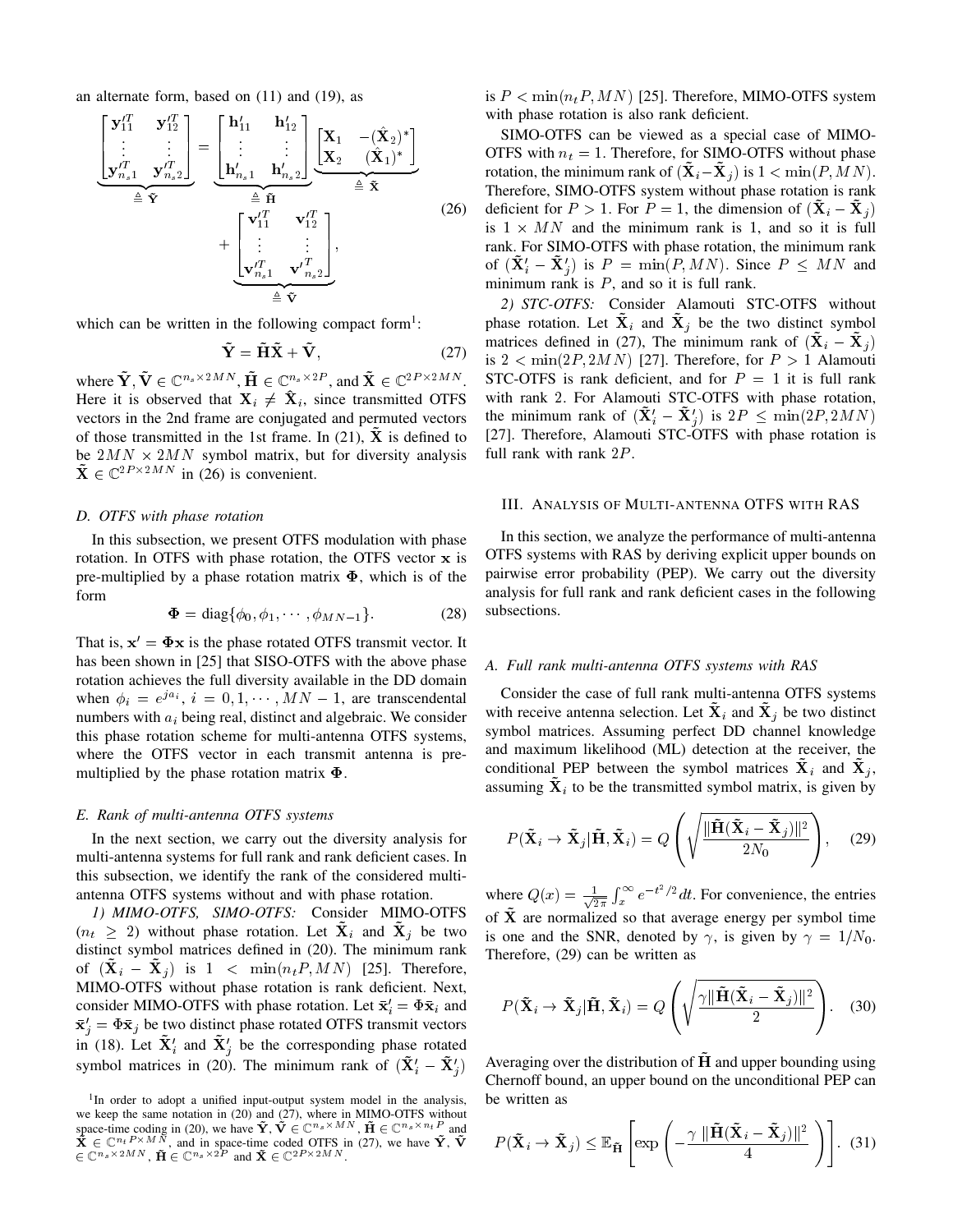The distribution of  $\overline{H}$  is given by [29],[30]

$$
f_{\tilde{\mathbf{H}}}(\mathbf{h}'_1, \cdots, \mathbf{h}'_{n_s}) = \frac{n_r!}{(n_r - n_s)! n_s!}
$$

$$
\left(\sum_{l=1}^{n_s} \left[1 - e^{-P||\mathbf{h}'_l||^2} \sum_{k=0}^{n_t P - 1} \frac{P^k ||\mathbf{h}'_l||^{2k}}{k!}\right]^{n_r - n_s}
$$

$$
I_{\tilde{\mathcal{H}}_l}(\mathbf{h}'_1, \cdots, \mathbf{h}'_{n_s})\right) \cdot \frac{P^{P_{n_t n_s}}}{\pi^{P_{n_t n_s}}} e^{-P(||\mathbf{h}'_1||^2 + \cdots + ||\mathbf{h}'_{n_s}||^2)}, \tag{32}
$$

where  $\mathbf{h}'_i$  is the *i*th row of  $\tilde{\mathbf{H}}$ ,  $I_{\tilde{\mathcal{H}}_l}(\mathbf{h}'_1, \cdots, \mathbf{h}'_{n_s})$  is the indicator function given by

$$
I_{\tilde{\mathcal{H}}_l}(\mathbf{h}'_1, \cdots, \mathbf{h}'_{n_s}) = \begin{cases} 1 & \text{if } (\mathbf{h}'_1, \cdots, \mathbf{h}'_{n_s}) \in \tilde{\mathcal{H}}_l \\ 0 & \text{else}, \end{cases}
$$
(33)

and the region  $\mathcal{H}_l$  is defined as  $\mathcal{H}_l = {\bf h}'_1, \cdots, {\bf h}'_{n_s} : ||{\bf h}'_l|| <$  $\|\mathbf{h}'_k\|, k = 1, \cdots, l-1, l+1, \cdots, n_s$ . The PEP bound can be written as

$$
P(\tilde{\mathbf{X}}_{i} \to \tilde{\mathbf{X}}_{j}) \leq \sum_{l=1}^{n_{s}} \int_{\tilde{\mathcal{H}}_{l}} e^{-\frac{\gamma}{4} ||\tilde{\mathbf{H}}(\tilde{\mathbf{X}}_{i} - \tilde{\mathbf{X}}_{j})||^{2}} \frac{n_{r}!}{(n_{r} - n_{s})! n_{s}!}
$$

$$
\left(1 - e^{-P||\mathbf{h}'_{l}||^{2}} \sum_{k=0}^{n_{t} P - 1} \frac{P^{k}||\mathbf{h}'_{l}||^{2k}}{k!}\right)^{n_{r} - n_{s}}
$$

$$
\frac{P^{n_{s} n_{t} P}}{\pi^{n_{s} n_{t} P}} e^{-P(||\mathbf{h}'_{l}||^{2} + \dots + ||\mathbf{h}'_{n_{s}}||^{2})} d\mathbf{h}'_{1} \dots d\mathbf{h}'_{n_{s}}.
$$
(34)

Letting  $\sqrt{P} \mathbf{h}'_l = \mathbf{s}_l, l = 1, \cdots, n_{s_2} \mathbf{S}$  to be an  $n_s \times n_t P$  matrix whose *l*th row is  $s_l$  and region  $\tilde{\mathcal{H}}_l = \{s_1, \dots, s_{n_s} : ||s_l|| <$  $\|s_k\|, k = 1, \dots, l - 1, l + 1, \dots, n_s\}$ , we can write (34) as

$$
P(\tilde{\mathbf{X}}_{i} \to \tilde{\mathbf{X}}_{j}) \leq \sum_{l=1}^{n_{s}} \int_{\tilde{\mathcal{H}}_{l}} e^{\frac{-\gamma}{4P} \|\mathbf{S}(\tilde{\mathbf{X}}_{i} - \tilde{\mathbf{X}}_{j})\|^{2}} \frac{n_{r}!}{(n_{r} - n_{s})! n_{s}!}
$$

$$
\cdot \left(1 - e^{-\|\mathbf{s}_{i}\|^{2}} \sum_{k=0}^{n_{t} P - 1} \frac{\|\mathbf{s}_{l}\|^{2k}}{k!}\right)^{n_{r} - n_{s}}
$$

$$
\cdot \frac{(\sqrt{P})^{n_{s} n_{t} P}}{\pi^{n_{s} n_{t} P}} e^{-\left(\|\mathbf{s}_{1}\|^{2} + \dots + \|\mathbf{s}_{n_{s}}\|^{2}\right)} d\mathbf{s}_{1} \dots d\mathbf{s}_{n_{s}}.
$$
(35)

The term  $\|\mathbf{S}(\tilde{\mathbf{X}}_i - \tilde{\mathbf{X}}_j )\|^2$  in (35) can be simplified as

$$
\|\mathbf{S}(\tilde{\mathbf{X}}_i - \tilde{\mathbf{X}}_j)\|^2 = \text{Tr}\{\mathbf{S}(\tilde{\mathbf{X}}_i - \tilde{\mathbf{X}}_j)(\tilde{\mathbf{X}}_i - \tilde{\mathbf{X}}_j)^H \mathbf{S}^H\}
$$
  
= 
$$
\text{Tr}\{\mathbf{S}\mathbf{U}\mathbf{\Lambda}(\mathbf{S}\mathbf{U})^H\}
$$
  
= 
$$
\sum_{k=1}^{n_t P} \lambda_k \|\mathbf{c}_k\|^2,
$$
 (36)

where (36) uses the eigenvalue decomposition of  $(\tilde{\mathbf{X}}_i$  –  $\tilde{\mathbf{X}}_j$   $((\tilde{\mathbf{X}}_i - \tilde{\mathbf{X}}_j )^H, \mathbf{U}$  is the unitary matrix whose columns are the eigenvectors of  $({\tilde{\bf X}}_i - {\tilde{\bf X}}_j)({\tilde{\bf X}}_i - {\tilde{\bf X}}_j )^H$ ,  ${\bf \Lambda}$  is the diagonal matrix containing its eigenvalues, and  $c_k$  is the kth column of SU. Let  $c_l$  be the lth row of SU so that  $\tilde{\mathcal{H}}_l =$  $\{ {\bf c}'_1, \cdots, {\bf c}'_{n_s} : \| {\bf c}'_l \| < \| {\bf c}'_k \|, k = 1, \cdots, l-1, l+1, \cdots, n_s \}.$ Defining  $K \triangleq n_t P$  and  $\rho \triangleq (\sqrt{P})^{n_s n_t P}$ , and changing variables in (35) by substituting  $c_{ij} = s_{ij}$  for  $i = 1, \dots, n_s$  and  $j = 1, \dots, n_t P$ , we get

$$
P(\tilde{\mathbf{X}}_{i} \to \tilde{\mathbf{X}}_{j}) \leq \frac{\rho \cdot n_{r}!}{(n_{r} - n_{s})! n_{s}!}
$$

$$
\sum_{l=1}^{n_{s}} \int_{\tilde{\mathcal{H}}_{l}} e^{\frac{-\gamma}{4P} \left( \lambda_{1}(|c_{11}|^{2} + \dots + |c_{n_{s}1}|^{2}) + \dots + \lambda_{K}(|c_{1K}|^{2} + \dots + |c_{n_{s}K}|^{2}) \right)}
$$

$$
\cdot \left( 1 - e^{-(|c_{l1}|^{2} + \dots + |c_{lK}|^{2})} \sum_{k=0}^{K-1} \frac{(|c_{l1}|^{2} + \dots + |c_{lK}|^{2})^{k}}{k!} \right)^{n_{r} - n_{s}}
$$

$$
\cdot \frac{1}{\pi^{n_{s}K}} e^{-\sum_{i=1}^{n_{s}} \sum_{j=1}^{K} |c_{ij}|^{2}} dc_{11} \cdots dc_{n_{s}K}.
$$
(37)

Evaluating the integral in (37) over the region is difficult. But because of symmetry of pdf it is possible to evaluate over the whole space which results in an upper bound. Because of the symmetry of the pdf, the integral over  $\hat{\mathcal{H}}_l$  for each l is same. The *l*th term in (37) can be rewritten using standard integration as

$$
\mathcal{I}_{l} = \frac{\rho \cdot n_{r}!}{(n_{r} - n_{s})!n_{s}!} \int_{0}^{\infty} \cdots \int_{0}^{\infty} \left( \frac{1}{n_{r} \cdot \mu_{r}^{2}} \left( \frac{\lambda_{1}(|c_{11}|^{2} + \cdots + |c_{n_{s}1}|^{2}) + \cdots + \lambda_{K}(|c_{1K}|^{2} + \cdots + |c_{n_{s}K}|^{2})}{e^{\frac{-\gamma}{4F} \left(\lambda_{1}(|c_{11}|^{2} + \cdots + |c_{1K}|^{2})\right)}} \right) \cdot \left( 1 - e^{-\left(|c_{l1}|^{2} + \cdots + |c_{lK}|^{2}\right)} \sum_{k=0}^{K-1} \frac{(|c_{l1}|^{2} + \cdots + |c_{lK}|^{2})^{k}}{k!} \right)^{n_{r} - n_{s}} \cdot \frac{1}{\pi^{n_{s}K}} e^{-\sum_{i=1}^{n_{s}} \sum_{j=1}^{K} |c_{ij}|^{2}} d c_{11} \cdots d c_{n_{s}K}.
$$
 (38)

Changing the variables  $c_{ij} = \sigma_{ij} e^{j\theta_{ij}}$ ,  $i = 1, \dots, n_s$ ,  $j =$  $1, \dots, K$  (with differential element  $dc_{ij} = \sigma_{ij} d\sigma_{ij} d\theta_{ij}$ ), after evaluating integral w.r.t  $d\theta_{ij}$  over [0, 2 $\pi$ ], we get

$$
\mathcal{I}_{l} = \frac{2^{n_{s} K} \rho \cdot n_{r}!}{(n_{r} - n_{s})! n_{s}!} \cdot \int_{0}^{\infty} \cdots \int_{0}^{\infty} e^{\frac{-\gamma}{4P} \left( \lambda_{1} (\sigma_{11}^{2} + \cdots + \sigma_{n_{s}1}^{2}) + \cdots + \lambda_{K} (\sigma_{1K}^{2} + \cdots + \sigma_{n_{s}K}^{2}) \right)} \cdot \left( 1 - e^{-(\sigma_{l1}^{2} + \cdots + \sigma_{lK}^{2})} \sum_{k=0}^{K-1} \frac{(\sigma_{l1}^{2} + \cdots + \sigma_{lK}^{2})^{k}}{k!} \right)^{n_{r} - n_{s}} \cdot e^{-\sum_{i=1}^{n_{s}} \sum_{j=1}^{K} \sigma_{ij}^{2} \sigma_{11} \cdots \sigma_{n_{s}K} d\sigma_{11} \cdots d\sigma_{n_{s}K}}.
$$
(39)

Substituting  $\sigma_{ij}^2 = v_{ij}$ ,  $i = 1, \dots, n_s$ ,  $j = 1, \dots, K$ , we get

$$
\mathcal{I}_{l} = \frac{\rho \cdot n_{r}!}{(n_{r} - n_{s})! n_{s}!} \cdot \int_{0}^{\infty} \cdots \int_{0}^{\infty} e^{\frac{-\gamma}{4P}(\lambda_{1}(v_{11} + \cdots + v_{n_{s}1}) + \cdots + \lambda_{K}(v_{1K} + \cdots + v_{n_{s}K}))} \cdot \left(1 - e^{-(v_{l1} + \cdots + v_{lK})} \sum_{k=0}^{K-1} \frac{(v_{l1} + \cdots + v_{lK})^{k}}{k!} \right)^{n_{r} - n_{s}} \cdot e^{-\sum_{i=1}^{n_{s}} \sum_{j=1}^{K} v_{ij}} dv_{11} \cdots dv_{n_{s}K}.
$$
 (40)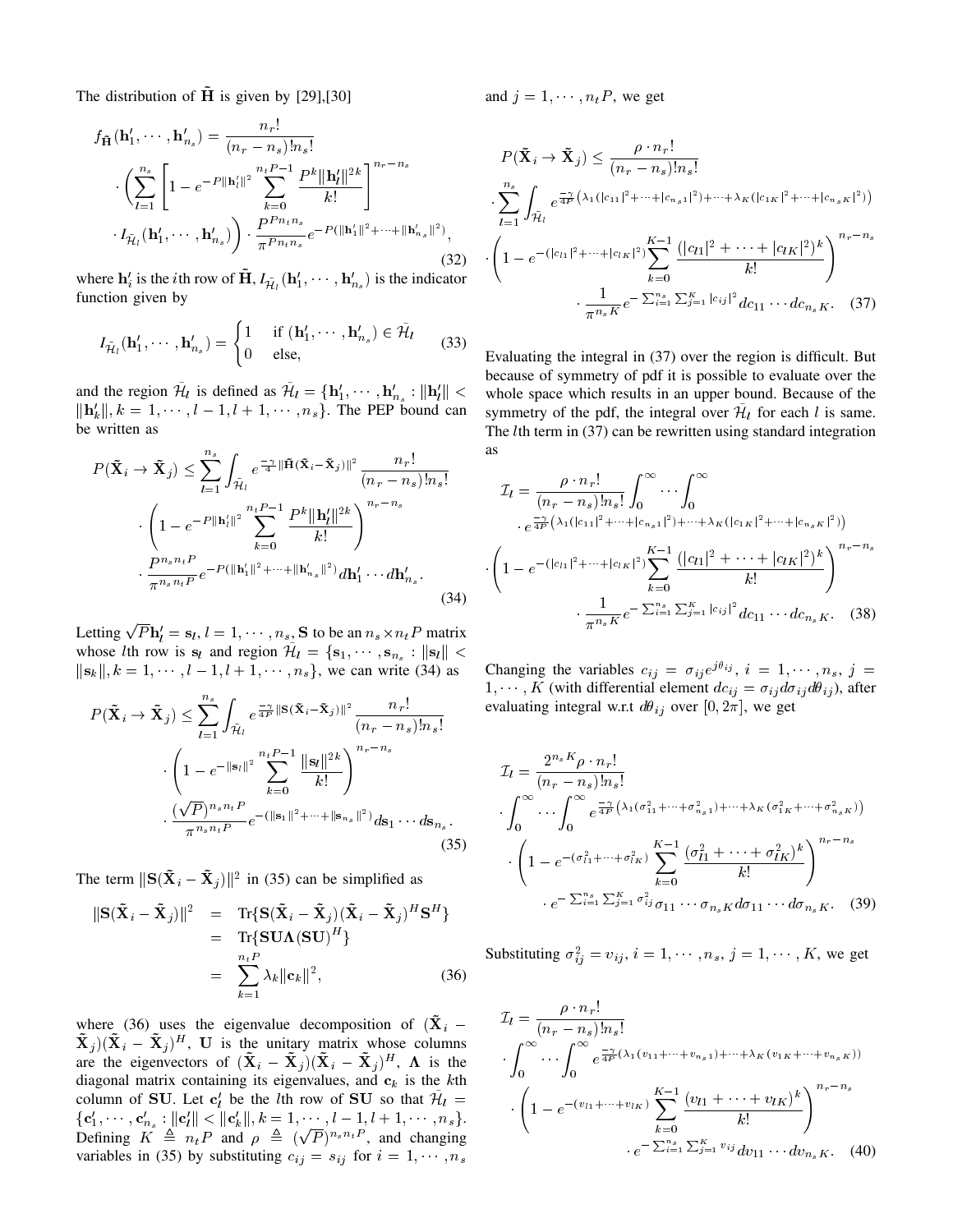Now, (40) can be written as

$$
\mathcal{I}_{l} = \frac{\rho \cdot n_{r}!}{(n_{r} - n_{s})!n_{s}!} \int_{0}^{\infty} \cdots \int_{0}^{\infty} \rho \frac{1}{4P} \sum_{i=1}^{K} \lambda_{i} (\sum_{d=1, d \neq l}^{n} v_{di}) \cdot e^{-\left(\sum_{i=1}^{K} \sum_{d=1, d \neq l}^{n} v_{di}\right)} \cdot e^{-\left(\sum_{i=1}^{K} \sum_{d=1, d \neq l}^{n} v_{di}\right)} \cdot \prod_{i=1}^{K} \prod_{d=1, d \neq l}^{n} dv_{di} \cdot \int_{0}^{\infty} \cdots \int_{0}^{\infty} e^{\frac{-\gamma}{4P} \sum_{i=1}^{K} \lambda_{i} v_{li}} \cdot \left(1 - e^{-(v_{l1} + \cdots + v_{lK})} \sum_{k=0}^{K-1} \frac{(v_{l1} + \cdots + v_{lK})^{k}}{k!}\right)^{n_{r} - n_{s}} \cdot e^{-(v_{l1} + \cdots + v_{lK})} dv_{l1} \cdots dv_{lK}.
$$
\n(41)

Let  $\mathcal{I}_l^{(1)}$  denote the first integral and  $\mathcal{I}_l^{(2)}$  denote the second integral in the above expression. Evaluating  $\mathcal{I}_l^{(1)}$  using  $\int_0^\infty e^{-\alpha x} dx = \frac{1}{\alpha}$ , we get

$$
\mathcal{I}_l^{(1)} = \left(\frac{1}{\prod_{i=1}^K (1 + \frac{\gamma \lambda_i}{4P})}\right)^{n_s - 1},\tag{42}
$$

and  $\mathcal{I}_l^{(2)}$  as

$$
\mathcal{I}_{l}^{(2)} = \int_{0}^{\infty} \cdots \int_{0}^{\infty} e^{\frac{-\gamma}{4F} \sum_{i=1}^{K} \lambda_{i} v_{li}} \cdot \left( 1 - e^{-(v_{l1} + \cdots + v_{lK})} \sum_{k=0}^{K-1} \frac{(v_{l1} + \cdots + v_{lK})^{k}}{k!} \right)^{n_{r} - n_{s}} \cdot e^{-(v_{l1} + \cdots + v_{lK})} dv_{l1} \cdots dv_{lK}.
$$
\n(43)

Let  $g(u) = 1 - e^{-u} \sum_{m=0}^{K-1} \frac{u^m}{m!}$  be the incomplete Gamma function satisfying  $g(u) \leq \frac{u^{k}}{k!}$  $\frac{u^{n}}{K!}$  for  $u > 0$ . Upper bounding the RHS of (43) by  $\frac{u^K}{K!}$  with  $u = v_{l1} + \cdots + v_{lK}$  in (43), we can write

$$
\mathcal{I}_l^{(2)} \leq \frac{1}{(K!)^{n_r - n_s}} \int_0^\infty \cdots \int_0^\infty e^{\frac{-\gamma}{4P} \sum_{i=1}^K \lambda_i v_{li}} \cdot (v_{l1} + \cdots + v_{lK})^{K(n_r - n_s)} e^{-(v_{l1} + \cdots + v_{lK})} dv_{l1} \cdots dv_{lK}.
$$
\n(44)

We observe that

$$
(v_{l1} + \dots + v_{lk})^{K(n_r - n_s)} =
$$
  

$$
\sum_{i_1=1}^K \dots \sum_{i_{K(n_r - n_s)}=1}^K v_{li_1} \dots v_{li_{K(n_r - n_s)}},
$$
 (45)

where index  $i_k$  in  $v_{li_k}$  takes values from the set  $\zeta$  =  $\{1, \dots, K\}$  with  $k \in \{1, \dots, K(n_r - n_s)\}.$  Let the index  $j$  appear  $m_j$  times among the subscripts of the term  $v_{li_1} \cdots v_{li_{K(n_r-n_s)}}$  in (45). Then,

$$
v_{li_1} \cdots v_{li_{K(n_r - n_s)}} = \prod_{j=1}^{K} (v_{lj})^{m_j}
$$
 (46)

such that  $\sum_{j=1}^{K} m_j = K(n_r - n_s)$ . Using (45) and (46) in (44) and changing the order of summation and integration, we get

$$
\mathcal{I}_l^{(2)} \leq \frac{1}{(K!)^{n_r - n_s}} \sum_{i_1=1}^K \cdots \sum_{i_{K(n_r - n_s)}=1}^K
$$

$$
\cdot \left( \int_0^\infty \cdots \int_0^\infty e^{-\sum_{i=1}^K (\frac{\gamma \lambda_i}{4P} + 1) v_{li}} \prod_{i=1}^K (v_{li})^{m_i} dv_{l_1} \cdots dv_{l_K} \right). \tag{47}
$$

Using  $\int_0^\infty x^n e^{-ax} dx = \frac{n!}{a^{n+1}}$ , (47) can be written as

$$
\mathcal{I}_l^{(2)} \leq \frac{1}{(K!)^{n_r - n_s}} \left( \sum_{i_1=1}^K \cdots \sum_{i_{K(n_r - n_s)}=1}^K \frac{m_1! \cdots m_K!}{(1 + \frac{\gamma \lambda_1}{4P})^{m_1 + 1} \cdots (1 + \frac{\gamma \lambda_K}{4P})^{m_K + 1}} \right). \tag{48}
$$

Using (48) and (42) in (41),  $\mathcal{I}_l$  can be written as

$$
\mathcal{I}_{l} \leq \frac{\rho \cdot n_{r}!}{(n_{r} - n_{s})! n_{s}! (K!)^{n_{r} - n_{s}}} \left(\frac{1}{\prod_{i=1}^{K} (1 + \frac{\gamma \lambda_{i}}{4P})}\right)^{n_{s} - 1}
$$

$$
\sum_{i_{1}=1}^{K} \cdots \sum_{i_{K} (n_{r} - n_{s})=1}^{K} \frac{m_{1}! \cdots m_{K}!}{(1 + \frac{\gamma \lambda_{1}}{4P})^{m_{1} + 1} \cdots (1 + \frac{\gamma \lambda_{K}}{4P})^{m_{K} + 1}}.
$$
(49)

The above bound is independent of  $l$ . Therefore, substituting (49) in (37), we can write

$$
P(\tilde{\mathbf{X}}_i \to \tilde{\mathbf{X}}_j)
$$
  
\n
$$
\leq \frac{\rho \cdot n_r!}{(n_r - n_s)!(n_s - 1)!(K!)^{n_r - n_s}} \left(\frac{1}{\prod_{i=1}^K (1 + \frac{\gamma \lambda_i}{4P})}\right)^{n_s - 1}
$$
  
\n
$$
\cdot \sum_{i_1=1}^K \cdots \sum_{i_{K(n_r - n_s)}=1}^K \frac{m_1! \cdots m_K!}{(1 + \frac{\gamma \lambda_1}{4P})^{m_1 + 1} \cdots (1 + \frac{\gamma \lambda_K}{4P})^{m_K + 1}}.
$$
\n(50)

In the high SNR regime, with some algebraic manipulations, we can write

$$
P(\tilde{\mathbf{X}}_i \to \tilde{\mathbf{X}}_j) \leq \frac{\rho \cdot n_r!}{(n_r - n_s)!(n_s - 1)!(K!)^{n_r - n_s}} \frac{1}{\left(\prod_{i=1}^K \lambda_i\right)^{n_s}}
$$

$$
\cdot \left(\sum_{i_1=1}^K \cdots \sum_{i_{K(n_r - n_s)}=1}^K \frac{m_1! \cdots m_K!}{\lambda_1^{m_1} \cdots \lambda_K^{m_K}}\right)
$$

$$
\cdot \left(\frac{\gamma}{4P}\right)^{-\sum_{i=1}^K m_i + 1} \left(\frac{\gamma}{4P}\right)^{-K(n_s - 1)}.
$$
(51)

Finally, substituting  $\sum_{i=1}^{K} m_i = K(n_r - n_s)$  in (51), we get

$$
P(\tilde{\mathbf{X}}_i \to \tilde{\mathbf{X}}_j) \leq \frac{\rho \cdot n_r!}{(n_r - n_s)!(n_s - 1)!(K!)^{n_r - n_s}}
$$

$$
\frac{1}{\left(\prod_{i=1}^K \lambda_i\right)^{n_s}} \cdot \left(\sum_{i_1=1}^K \cdots \sum_{i_{K(n_r - n_s)}=1}^K \frac{m_1! \cdots m_K!}{\lambda_1^{m_1} \cdots \lambda_K^{m_K}}\right)
$$

$$
\left(\frac{\gamma}{4P}\right)^{-Kn_r} \qquad (52)
$$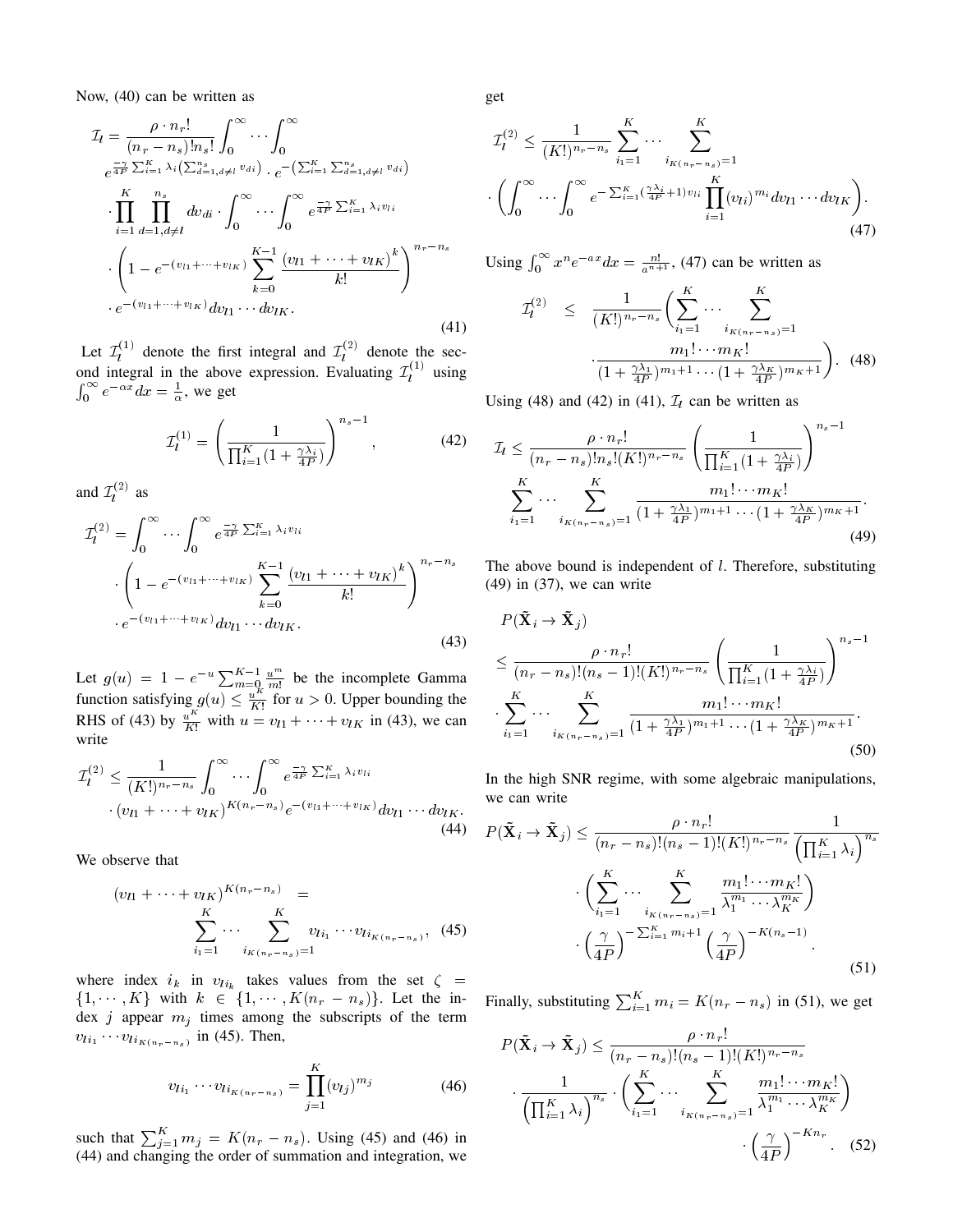Note that the inequality (52) implies that a diversity order of  $n_rK (= n_rn_tP)$  is achieved in a full rank multi-antenna OTFS system when  $n<sub>s</sub>$  antennas are selected at the receiver. We can now specialize the above diversity result for the considered multi-antenna OTFS systems which are full rank as follows.

- SIMO-OTFS systems without phase rotation for  $P = 1$ and with phase rotation for  $P > 1$  are full rank. Therefore, in these cases, full spatial and DD diversity of  $n_rP$  is achieved when  $n_s$  receive antennas are selected.
- STC-OTFS systems with Alamouti code without phase rotation for  $P = 1$  and with phase rotation for  $P > 1$ are also full rank. Therefore, in these cases, full spatial and DD diversity of  $2n_rP$  is achieved when  $n_s$  received antennas are selected.

The above diversity results have been summarized in Table I.

#### *B. Rank deficient multi-antenna OTFS systems with RAS*

Consider the case of rank deficient multi-antenna OTFS systems with receive antenna selection. Let  $X_i$  and  $X_j$  be two distinct symbol matrices. Let  $r < K$  be the minimum rank of  $(X_i - X_j)$ . For rank deficient case, the diversity analysis follows from (37)-(49), except now  $\lambda_1, \dots, \lambda_r > 0$ ,  $\lambda_{r+1} =$ ,  $\lambda_K = 0$ . Therefore, in the high SNR regime, the average PEP between  $\tilde{\mathbf{X}}_i$  and  $\tilde{\mathbf{X}}_j$ , assuming  $\tilde{\mathbf{X}}_i$  to be the transmitted symbol matrix, is given by

$$
P(\tilde{\mathbf{X}}_i \to \tilde{\mathbf{X}}_j) \leq \frac{\rho \cdot n_r!}{(n_r - n_s)!(n_s - 1)!(K!)^{n_r - n_s}}
$$

$$
\frac{1}{(\prod_{i=1}^r \lambda_i)^{n_s}} \cdot \left[\sum_{i_1=1}^K \cdots \sum_{i_K(n_r - n_s) = 1}^K
$$

$$
\frac{m_1! \cdots m_K!}{\lambda_1^{m_1} \cdots \lambda_r^{m_r}} \left(\frac{\gamma}{4P}\right)^{-\sum_{i=1}^r m_i} \cdot \left(\frac{\gamma}{4P}\right)^{-rn_s} \tag{53}
$$

Since  $\sum_{i=1}^{K} m_i = K(n_r - n_s)$ , it follows that  $0 \le \sum_{i=1}^{r} m_i \le$  $K(n_r - n_s)$ . It is observed that the term in the square brackets is function of  $\frac{\gamma}{4P}$  and there exist terms  $i_1 \cdots i_{K(n_r-n_s)}$  such that  $\sum_{i=1}^{r} m_i = 0$ . Regrouping the terms in (53), we can write

$$
P(\tilde{\mathbf{X}}_i \to \tilde{\mathbf{X}}_j) \leq \frac{\rho \cdot n_r!}{(n_r - n_s)!(n_s - 1)!(K!)^{n_r - n_s}} \frac{1}{\left(\prod_{i=1}^r \lambda_i\right)^{n_s}}
$$

$$
\left(\sum_{j=0}^{K(n_r - n_s)} \psi_j \left(\frac{\gamma}{4P}\right)^{-j}\right) \cdot \left(\frac{\gamma}{4P}\right)^{-rn_s},\tag{54}
$$

where  $j = \sum_{i=1}^r m_i$  and  $\psi_j$  is the sum of the terms multiplying  $\left(\frac{\gamma}{4P}\right)^{-\sum_{i=-m_i}^{n-m_i}}$  with the same exponents. For sufficiently high SNRs, the term  $\left(\frac{\gamma}{4P}\right)^{-j}$  vanishes for  $\sum_{i=1}^{r} m_i > 0$ . Thus, we have

$$
P(\tilde{\mathbf{X}}_i \to \tilde{\mathbf{X}}_j) \le \frac{\rho \cdot n_r!}{(n_r - n_s)!(n_s - 1)!(K!)^{n_r - n_s}}
$$

$$
\cdot \frac{1}{(\prod_{i=1}^r \lambda_i)^{n_s}} \psi_0 \cdot \left(\frac{\gamma}{4P}\right)^{-rn_s}
$$
(55)

The above expression shows that a diversity order of  $n_s r$  is achieved for a rank deficient multi-antenna OTFS system when  $n<sub>s</sub>$  antennas are selected at the receiver. We specialize the

| OTFS system         | $#$ ant.    | # DD  | Diversity order |           |
|---------------------|-------------|-------|-----------------|-----------|
|                     | selected    | paths | without PR      | with PR   |
| SIMO-OTFS.          | $n_s>1$     | $P=1$ | $n_{r}$         | $n_r$     |
| $n_r > 1$           |             | P > 1 | $n_{s}$         | $n_{r}P$  |
| MIMO-OTFS,          | $n_s > n_t$ | P > 1 | $n_{s}$         | $n_s P$   |
| $n_r > n_t$         |             |       |                 |           |
| STC-OTFS (Alamouti) | $n_s > 1$   | $P=1$ | $2n_r$          | $2n_r$    |
| $n_t = 2, n_r > 1$  |             |       | $2n_s$          | $2n_{r}P$ |

TABLE I: Summary of diversity order results for multiantenna OTFS systems with RAS.

above diversity result for the considered multi-antenna OTFS systems which are rank deficient as follows.

- The minimum rank of  $(X_i \tilde{X}_i)$  is 1 for SIMO-OTFS ( $P > 1$ ) and MIMO-OTFS ( $P \ge 1$ ) systems without phase rotation. Therefore, these systems achieve a diversity of  $n_s$  when  $n_s$  antennas are selected at the receiver.
- For MIMO-OTFS ( $P \ge 1$ ) systems with phase rotation, the minimum rank of  $(X_i - X_j)$  is P, which is rank deficient. Therefore, these systems achieve a diversity of  $n_s P$  when  $n_s$  receive antennas are selected.
- For STC-OTFS  $(P > 1)$  systems with Alamouti code without phase rotation, the minimum rank of  $(X_i - X_j)$ is 2, which is rank deficient. Therefore, these systems achieve a diversity of  $2n_s$  when  $n_s$  receive antennas are selected.

The above diversity results have been summarized in Table I.

# IV. SIMULATION RESULTS

In this section, we present simulation results on the bit error performance that validate the analytical diversity results derived in the previous section. We evaluate the bit error rate (BER) of the considered multi-antenna OTFS systems without and with phase rotation for  $P = 1, 2, 4$  and  $n_s > 1$ . The simulation parameters used are listed in Table II.

*SIMO-OTFS (without phase rotation) for*  $P = 1$ *: Figure* 4 shows the simulated BER performance of SIMO-OTFS without phase rotation for  $P = 1$ ,  $M = N = 2$ ,  $n_s = 1$ ,  $n_r = 1, 2, 3, 4$ , BPSK, and ML detection. A carrier frequency of 4 GHz, subcarrier spacing of 3.75 kHz, and a maximum speed of 506.2 km/h are considered. The considered carrier frequency and maximum speed correspond to a maximum Doppler of 1.875 kHz. The DD channel model is as per (4) and the DD profiles for different values of  $P$  are presented in Table II. The considered system is full rank and the analytically predicted diversity order is  $n_r$  (refer Table I and Sec. III-A). The BER plots in Fig. 4 show that the system indeed achieves first, second, third, and fourth order diversity slopes for  $n_r = 1, 2, 3$ , and 4, respectively, corroborating the analytically predicted diversity orders.

*SIMO-OTFS (without phase rotation) for*  $P > 1$ *: Figure 5* shows the simulated BER performance of SIMO-OTFS without phase rotation for  $P = 4$ ,  $M = N = 2$ ,  $n_s = 1$ ,  $n_r = 1, 4$ , BPSK, and ML detection. Other simulation parameters are as given in Table II. In addition to the simulated BER plot, upper bound and lower bounds on the bit error performance are also plotted. The upper bound on the bit error probability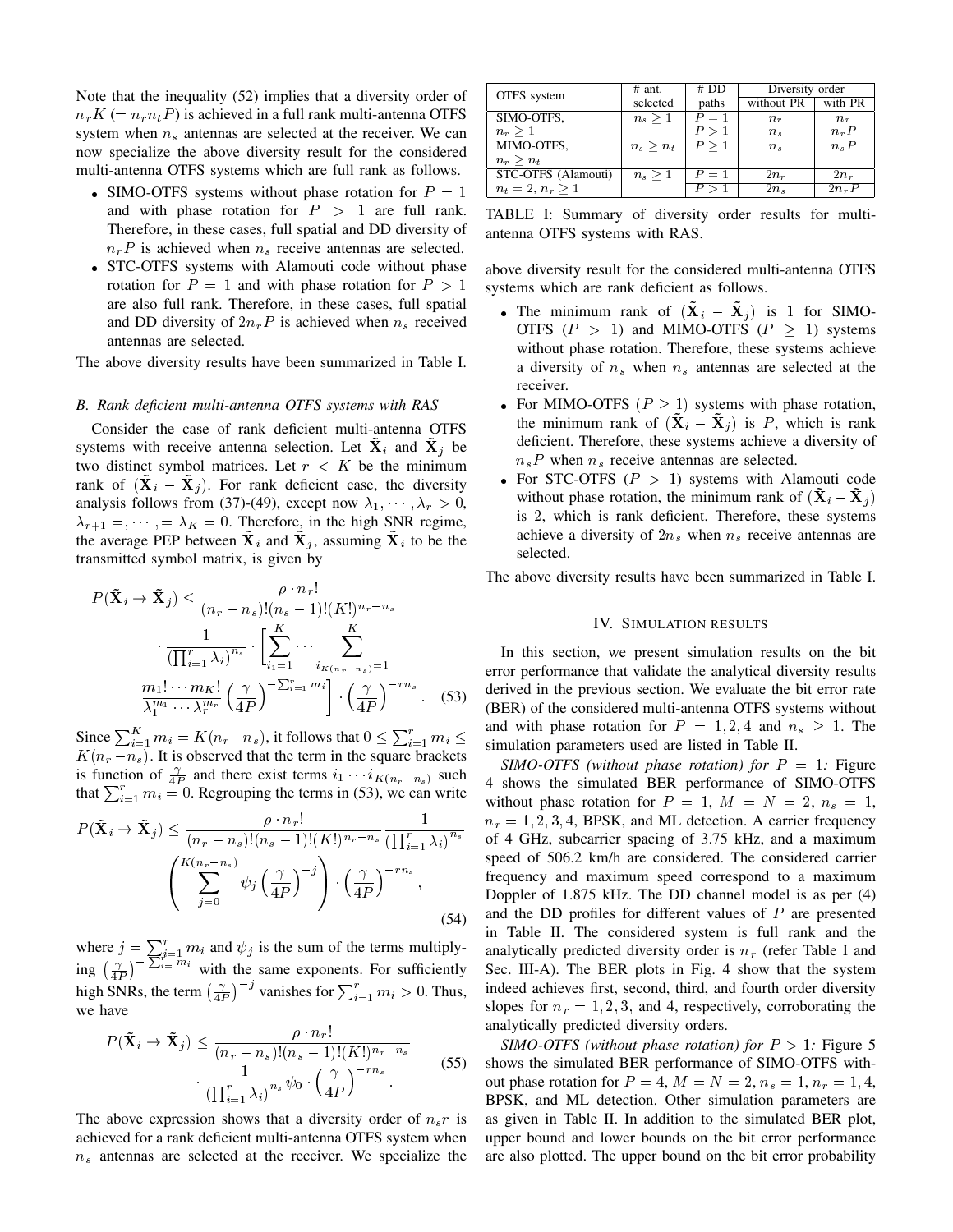| <b>Parameter</b>               | Value                                                                                          |
|--------------------------------|------------------------------------------------------------------------------------------------|
| Carrier frequency, $f_c$       |                                                                                                |
| (GHz)                          | 4                                                                                              |
| Subcarrier spacing, $\Delta f$ |                                                                                                |
| (kHz)                          | 3.75                                                                                           |
| DD profile for $P = 1$         |                                                                                                |
| $(\tau_i$ (sec), $\nu_i$ (Hz)) | $\left(\frac{1}{M\Delta f},\frac{1}{NT}\right)$                                                |
| DD profile for $P = 2$         |                                                                                                |
| & $M = 2, 4, N = 2$            | $(0,0), (\frac{1}{M\Delta f}, \frac{1}{NT})$                                                   |
| DD profile for $P = 2$         |                                                                                                |
| & $M = 4, N = 4$               | $\left(\frac{1}{M\Delta f},\frac{1}{NT}\right), \left(\frac{2}{M\Delta f},\frac{2}{NT}\right)$ |
| DD profile for $P = 4$         |                                                                                                |
| $& M = 2, N = 2$               | $(0,0), (0, \frac{1}{NT}), (\frac{1}{M\Delta f}, 0), (\frac{1}{M\Delta f}, \frac{1}{NT})$      |
| Maximum speed (km/h)           | 506.2                                                                                          |
| Modulation scheme              | BPSK, 16-OAM                                                                                   |

TABLE II: Simulation parameters.



Fig. 4: BER performance of SIMO-OTFS without phase rotation for  $P = 1$ ,  $M = N = 2$ ,  $n_s = 1$ , and  $n_r = 1, 2, 3, 4$ .

is obtained from PEP using union bound, as

$$
P_b \le \frac{1}{Ln_t M N \log_2 |\mathbb{A}|} \sum_{i=1}^{L} \sum_{j=1, j \ne i}^{L} P(\tilde{\mathbf{X}}_i \to \tilde{\mathbf{X}}_j), \quad (56)
$$

where  $L = |\mathbb{A}^{n_t MN}|$ . The lower bound is obtained based on summing the PEPs corresponding to all the pairs  $X_i$ and  $X_i$  such that the difference matrix  $(X_i - X_j)$  has rank one [25]. The considered system is rank deficient and the analytically predicted diversity order is  $n<sub>s</sub>$  (refer Sec. III-B and Table I). Since the number of antennas selected is  $n_s = 1$ , the predicted diversity order is 1. We can make two key observations from Fig. 5. First, the diversity slope is one for both  $n_r = 1$  and  $n_r = 4$ . Second, The upper bound, lower bound, and simulated BER almost merge at high SNRs. These observations validate the simulation results as well the analytically predicted diversity order.

*SIMO-OTFS (without and with phase rotation) for* P > 1*:* Figure 6 shows the BER performance of SIMO-OTFS without and with phase rotation for  $P = 2$ ,  $M = N = 4$ ,  $n_s = 1$ ,  $n_r = 1, 2$ , BPSK, ML detection, and other parameters as in Table II. For  $P > 1$ , SIMO-OTFS without phase rotation is rank deficient and the analytical diversity order is  $n<sub>s</sub>$ . With phase rotation, the system is full-ranked and it has a diversity order of  $n_rP$  (refer Sec. III-B, Sec. III-A, and Table I). For



Fig. 5: BER performance of SIMO-OTFS without phase rotation for  $P = 4$ ,  $M = N = 2$ ,  $n_s = 1$ , and  $n_r = 1, 4$ .



Fig. 6: BER performance of SIMO-OTFS without and with phase rotation for  $P = 2$ ,  $M = N = 4$ ,  $n_s = 1$ , and  $n_r = 1, 2$ .

4 for without and with phase rotation, respectively. The slopes in the BER plots in Fig. 6 are observed to be in line with the predicted diversity orders.

*SIMO-OTFS (without and with phase rotation) for 16-QAM:* Figure 7 shows the BER performance of SIMO-OTFS without and with phase rotation for 16 QAM,  $P = 2$ ,  $M = N = 2$ ,  $n_s = 1$ ,  $n_r = 1, 2$ , ML detection, and other parameters as in Table II. For  $P > 1$ , the analytically predicted diversity orders for the considered SIMO-OTFS system without and with phase rotation are 1  $(n_s)$  and 4  $(n_rP)$ , respectively. In Fig. 7, the diversity slopes are found to follow these diversity orders.

*Alamouti STC-OTFS (without and with phase rotation) for*  $P > 1$ : Figure 8 shows the BER performance of Alamouti STC-OTFS without phase rotation for  $P = 2$ ,  $M = N = 2$ ,  $n_t = 2, n_s = 1, 2, n_r = 1, 2, 3$ , BPSK, ML detection, and other parameters as in Table II. From Fig. 8, it is observed that the achieved diversity order is 2 for  $n_s = 1$  and 4 for  $n_s = 2$ . This corroborates with the predicted diversity order of  $2n<sub>s</sub>$ , the system being rank deficient. For the above Alamouti STC-OTFS system, Fig. 9 shows the performance with phase rotation. This system with phase rotation is fullranked with a predicted diversity order of  $2n<sub>r</sub>P$ . The diversity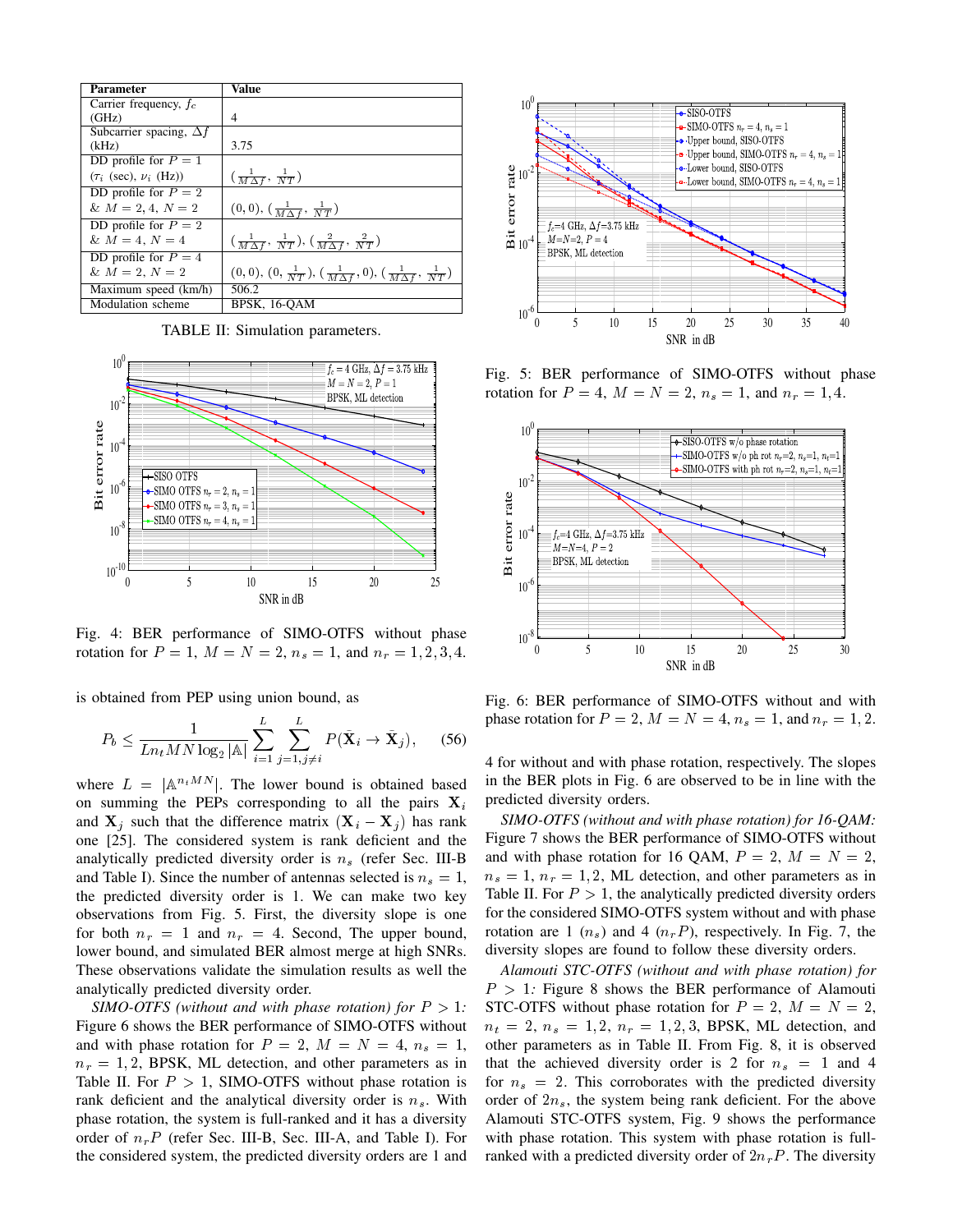

Fig. 7: BER performance of SIMO-OTFS without and with phase rotation for  $P = 2$ ,  $M = N = 2$ ,  $n_s = 1$ ,  $n_r = 1, 2$ , and 16-QAM.



Fig. 8: BER performance Alamouti STC-OTFS without phase rotation for  $P = 2$ ,  $M = N = 2$ ,  $n_t = 2$ ,  $n_s = 1, 2$ , and  $n_r = 1, 2, 3.$ 

slopes observed in Fig. 9 are in accordance with this analytical prediction.

*MIMO-OTFS (without and with phase rotation) for* P > 1*:* Figure 10 shows the BER performance of MIMO-OTFS without and with phase rotation for  $P = 2$ ,  $M = 4$ ,  $N = 2$ ,  $n_t = 2$ ,  $n_s = 2$ ,  $n_r = 2, 3$ , BPSK, and other parameters as in Table II. The considered systems are rank deficient, and the predicted diversity orders are  $n_s$  and  $n_sP$  for without and with phase rotation, respectively. It can be seen in Fig. 10 that, as predicted, MIMO-OTFS without phase rotation achieves 2nd order diversity slope and with phase rotation achieves 4th order diversity slope.

### V. CONCLUSIONS

We analyzed the diversity performance of receive antenna selection in multi-antenna OTFS systems. Antennas were selected based on the maximum channel Frobenius norms in the DD domain. Our diversity analysis results showed that, with no phase rotation, SIMO-OTFS and MIMO-OTFS systems with



Fig. 9: BER performance of Alamouti STC-OTFS with phase rotation for  $P = 2$ ,  $M = N = 2$ ,  $n_t = 2$ ,  $n_s = 1$ , and  $n_r = 1, 2.$ 



Fig. 10: BER performance of MIMO-OTFS without and with phase rotation for  $P = 2$ ,  $M = 4$ ,  $N = 2$ ,  $n_t = 2$ ,  $n_s = 2$ , and  $n_r = 2, 3$ .

full receive diversity as well as the diversity present in the DD domain. Also, Alamouti coded STC-OTFS system with RAS and no phase rotation was shown to extract the full transmit diversity, but it failed to extract the DD diversity. On the other hand, SIMO-OTFS and STC-OTFS systems with RAS become full-ranked when phase rotation is used, because of which they extracted the full spatial as well as the DD diversity present in the system. When phase rotation is used, MIMO-OTFS systems with RAS was shown to extract the full DD diversity, but they did not extract the full receive diversity because of rank deficiency. Detailed simulation results validated the analytically predicted diversity performance.

# APPENDIX

# ANALYSIS FOR FRACTIONAL DELAYS AND DOPPLERS

# *A. Input-Output relation with fractional delays and Dopplers*

Considering the channel representation in DD defined in (4) with non-zero fractional delays and Dopplers, we have

$$
\tau_i = \frac{\alpha_i + a_i}{M \Delta f}, \quad \nu_i = \frac{\beta_i + b_i}{NT}, \tag{57}
$$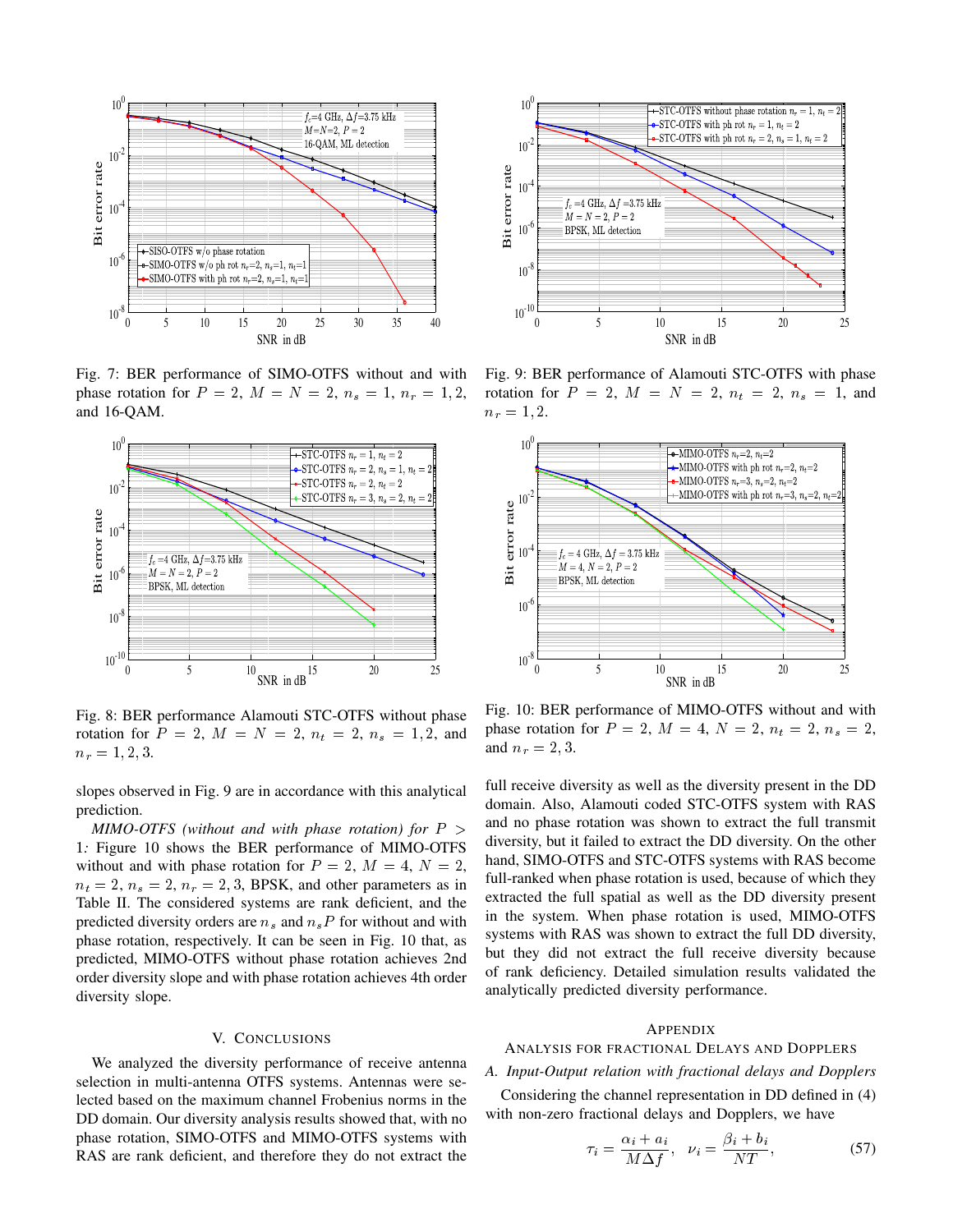where  $\alpha_i = [\tau_i M \Delta f]^\odot$ ,  $\beta_i = [\nu_i N T]^\odot$ ,  $[.]^\odot$  denotes the rounding operator (nearest integer),  $\alpha_i$ ,  $\beta_i$  are assumed to be integers corresponding to the indices of the delay tap and Doppler frequency associated with  $\tau_i$  and  $\nu_i$ , respectively, and  $a_i$ ,  $b_i$  are the fractional delay and Doppler satisfying  $-\frac{1}{2} < a_i, b_i \leq \frac{1}{2}$ . The DD channel with fractional delays and Dopplers, assuming rectangular window functions, can be written as

$$
h(\tau,\nu) = \sum_{i=1}^{P} h_i e^{-j2\pi\tau_i \nu_i} \mathcal{G}(\nu,\nu_i) \mathcal{F}(\tau,\tau_i), \qquad (58)
$$

where

$$
\mathcal{G}(\nu, \nu_i) \triangleq \sum_{n'=0}^{N-1} e^{-j2\pi(\nu - \nu_i)n'T},
$$
  

$$
\mathcal{F}(\tau, \tau_i) \triangleq \sum_{m'=0}^{M-1} e^{j2\pi(\tau - \tau_i)m'\Delta f}.
$$
 (59)

The input-output relation with fractional delay-Doppler can be written as [25]

$$
y[k,l] = \sum_{i=1}^{P} \sum_{q=0}^{M-1} \sum_{q'=0}^{N-1} \left( \frac{e^{j2\pi(-q-a_i)} - 1}{Me^{j\frac{2\pi}{M}(-q-a_i)} - M} \right)
$$

$$
\cdot \left( \frac{e^{-j2\pi(-q'-b_i)} - 1}{Ne^{-j\frac{2\pi}{N}(-q'-b_i)} - N} \right) h_i e^{-j2\pi\tau_i \nu_i}
$$
(60)
$$
\cdot x[(k - \beta_i + q')_N, (l - \alpha_i + q)_M].
$$

Vectorizing the input-output relation in (60), we can write

$$
y = Hx + v,\t(61)
$$

where  $y \in \mathbb{C}^{MN \times 1}$  is the received signal vector,  $x \in \mathbb{C}^{MN \times 1}$ transmit signal vector,  $\mathbf{H} \in \mathbb{C}^{MN \times MN}$  is the equivalent channel matrix, and  $\mathbf{v} \in \mathbb{C}^{MN \times 1}$  is the noise vector.

Based on (60), the input-output relation with receive antennas selection in (18) can be extended to fractional delays and Dopplers, as

$$
\bar{\mathbf{y}}' = \bar{\mathbf{H}}' \bar{\mathbf{x}} + \bar{\mathbf{v}}',\tag{62}
$$

where  $\bar{y}' \in \mathbb{C}^{n_s MN \times 1}$  is the received signal vector,  $\bar{H}' \in$  $\mathbb{C}^{n_s MN \times n_t MN}$  is the channel matrix with antenna selection,  $\bar{\mathbf{x}} \in \mathbb{C}^{n_t MN \times 1}$  is the OTFS transmit vector, and  $\bar{\mathbf{v}}' \in$  $\mathbb{C}^{n_s MN \times 1}$  is the noise vector.

# *B. Diversity analysis for*  $P = 1$

The selection rule in (15) and (16) are equivalent for  $P = 1$ . Therefore, for diversity analysis for  $P = 1$ , the input-output relation in (62) can be written in an alternate form as

$$
\tilde{\mathbf{Y}} = \tilde{\mathbf{H}} \tilde{\mathbf{X}} + \tilde{\mathbf{V}},\tag{63}
$$

where  $\tilde{\mathbf{Y}} \in \mathbb{C}^{n_s \times MN}$  with its *i*th row corresponding to the received signal in the *i*th selected receive antenna,  $\tilde{H} \in \mathbb{C}^{n_s \times n_t}$ is the channel matrix whose  $(i, j)$ th element is  $h_{ij}e^{-j2\pi\tau\nu}$ ,  $\tilde{\mathbf{X}}$ is  $n_t \times MN$  symbol matrix whose *i*th column  $\mathbf{\tilde{X}}[i]$  is given by (64) shown at the top of next page, and  $\tilde{\mathbf{V}} \in \mathbb{C}^{n_s \times \tilde{M}N}$  is the noise matrix.

*1) Full rank case:* Let  $X_i$  and  $X_j$  be two distinct symbol matrices. The conditional PEP between  $X_i$  and  $X_j$ , assuming perfect DD channel knowledge and ML detection, is given by

$$
P(\tilde{\mathbf{X}}_i \to \tilde{\mathbf{X}}_j | \tilde{\mathbf{H}}, \tilde{\mathbf{X}}_i) = Q\left(\sqrt{\frac{\|\tilde{\mathbf{H}}(\tilde{\mathbf{X}}_i - \tilde{\mathbf{X}}_j)\|^2}{2N_0}}\right).
$$
 (65)

Upper bounding (65) using Chernoff bound and averaging over the distribution of  $H$ , the unconditional PEP can be written as

$$
P(\tilde{\mathbf{X}}_i \to \tilde{\mathbf{X}}_j) \leq \mathbb{E}_{\tilde{\mathbf{H}}} \left[ \exp \left( -\frac{\gamma \, \|\tilde{\mathbf{H}} (\tilde{\mathbf{X}}_i - \tilde{\mathbf{X}}_j)\|^2}{4} \right) \right].
$$
 (66)

The distribution of  $H$  is given in (32). Therefore, the PEP can be written as

$$
P(\tilde{\mathbf{X}}_{i} \to \tilde{\mathbf{X}}_{j}) \leq \sum_{l=1}^{n_{s}} \int_{\tilde{\mathcal{H}}_{l}} e^{-\frac{\tilde{\mathbf{x}}}{4} \|\tilde{\mathbf{H}}(\tilde{\mathbf{X}}_{i} - \tilde{\mathbf{X}}_{j})\|^{2}} \frac{n_{r}!}{(n_{r} - n_{s})! n_{s}!}
$$

$$
\cdot \left(1 - e^{-\|\mathbf{h}_{l}'\|^{2}} \sum_{k=0}^{n_{t}-1} \frac{\|\mathbf{h}_{l}'\|^{2k}}{k!}\right)^{n_{r} - n_{s}}
$$

$$
\cdot \frac{1}{\pi^{n_{s}n_{t}}} e^{-\left(\|\mathbf{h}_{1}'\|^{2} + \dots + \|\mathbf{h}_{n_{s}}'\|^{2}\right)} d\mathbf{h}_{1}' \dots d\mathbf{h}_{n_{s}}'.
$$
(67)

Following the steps from (35)-(52) in Sec. III-A, we can write PEP as

$$
P(\tilde{\mathbf{X}}_i \to \tilde{\mathbf{X}}_j) \le \frac{n_r!}{(n_r - n_s)!(n_s - 1)!(n_t!)^{n_r - n_s}}
$$

$$
\frac{1}{(\prod_{i=1}^{n_t} \lambda_i)^{n_s}} \cdot \left(\sum_{i_1=1}^{n_t} \cdots \sum_{i_{n_t(n_r - n_s)}=1}^{n_t} \frac{m_1! \cdots m_{n_t}!}{\lambda_1^{m_1} \cdots \lambda_{n_t}^{m_{n_t}}}\right)
$$

$$
\cdot \left(\frac{\gamma}{4}\right)^{-n_t n_r} .
$$
(68)

The above equation shows that, for fractional delay-Doppler also, diversity of  $n_r n_t$  is achieved when  $n_s$  antennas are selected at the receiver. Therefore, full spatial diversity is achieved for a full rank multi-antenna OTFS system. We can specialize the above generalized result for multi-antenna OTFS systems which are full rank for  $P = 1$ , as follows.

- SIMO-OTFS system for  $P = 1$  is full rank. Therefore, for this system, full spatial diversity of  $n_r$  is achieved when  $n_s$  antennas are selected at the receiver.
- STC-OTFS system with Alamouti code for  $P = 1$  is also full rank. Therefore, this system also achieves full spatial diversity of  $2n_r$  when  $n_s$  receive antennas are selected.

2) Rank deficient case: Let  $\tilde{\mathbf{X}}_i$  and  $\tilde{\mathbf{X}}_j$  be two distinct symbol matrices. Let r be the minimum rank of  $(X_i-X_j)$  and  $\lambda_1, \dots, \lambda_r > 0, \lambda_{r+1} = \dots = \lambda_{n_t} = 0$  be the eigenvalues of the matrix  $(\tilde{\mathbf{X}}_i - \tilde{\mathbf{X}}_j)(\tilde{\mathbf{X}}_i - \tilde{\mathbf{X}}_j)^H$ . Following the diversity analysis for integer delay-Doppler in Sec. III-B, we can obtain the PEP expression as

$$
P(\tilde{\mathbf{X}}_i \to \tilde{\mathbf{X}}_j) \le \frac{n_r!}{(n_r - n_s)!(n_s - 1)!(n_t!)^{n_r - n_s}}
$$

$$
\frac{1}{\left(\prod_{i=1}^r \lambda_i\right)^{n_s}} \psi_0 \cdot \left(\frac{\gamma}{4}\right)^{-rn_s} \tag{69}
$$

The above expression shows that, for the rank deficient case, diversity of  $n_s r$  is achieved when  $n_s$  antennas are selected at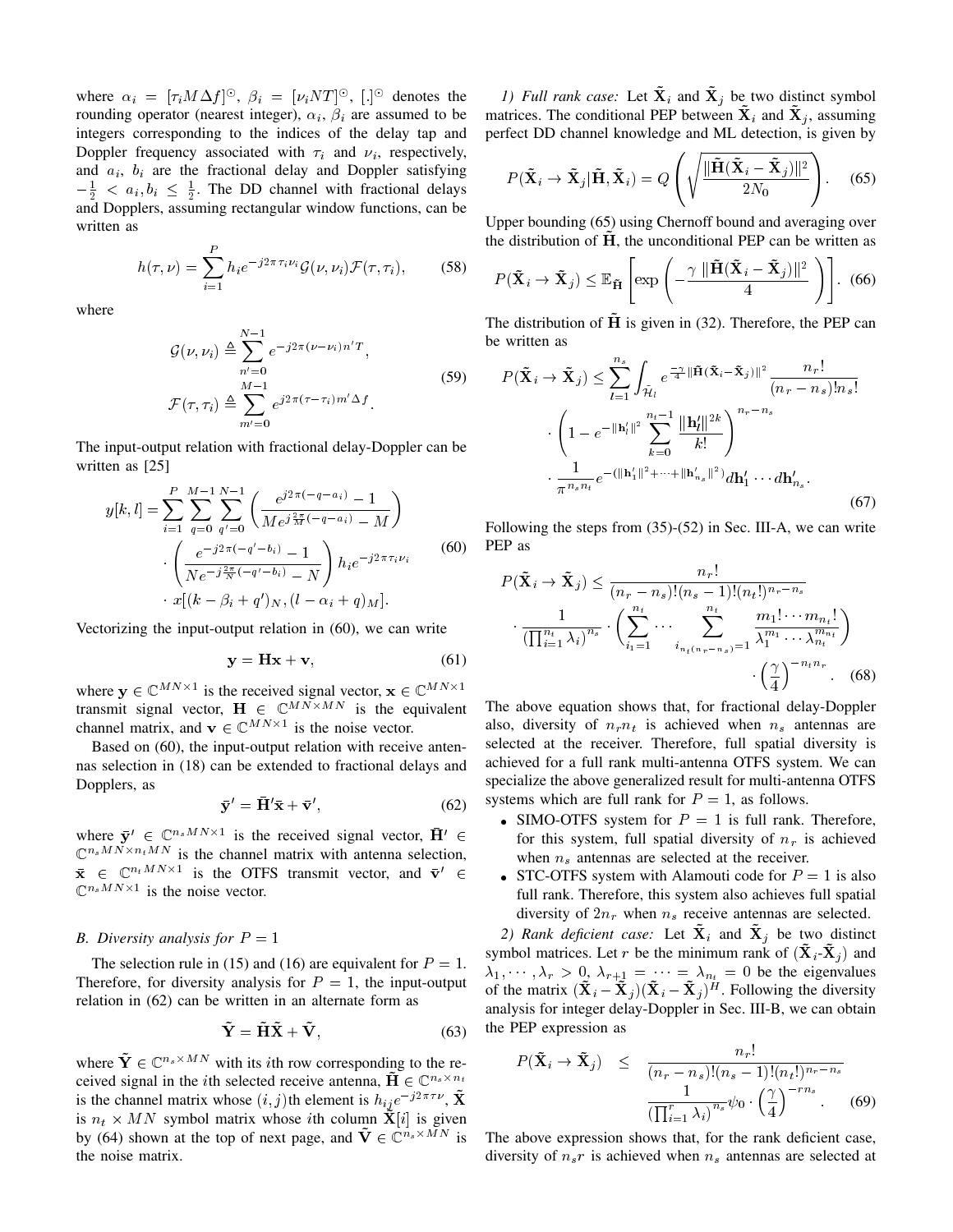$$
\mathbf{X}[i] = \begin{bmatrix} \sum_{q=0}^{M-1} \sum_{q'=0}^{N-1} \left( \frac{e^{j2\pi(-q-a)} - 1}{Me^{j\frac{2\pi}{M}(-q-a)} - M} \right) & \left( \frac{e^{-j2\pi(-q'-b)} - 1}{Ne^{-j\frac{2\pi}{N}(-q'-b)} - N} \right) x_1[(k-\beta+q')_N, (l-\alpha+q)_M] \\ \sum_{q=0}^{M-1} \sum_{q'=0}^{N-1} \left( \frac{e^{j2\pi(-q-a)} - 1}{Me^{j\frac{2\pi}{M}(-q-a)} - M} \right) & \left( \frac{e^{-j2\pi(-q'-b)} - 1}{Ne^{-j\frac{2\pi}{N}(-q'-b)} - N} \right) x_2[(k-\beta+q')_N, (l-\alpha+q)_M] \\ \vdots & \vdots \\ \sum_{q=0}^{M-1} \sum_{q'=0}^{N-1} \left( \frac{e^{j2\pi(-q-a)} - 1}{Me^{j\frac{2\pi}{M}(-q-a)} - M} \right) & \left( \frac{e^{-j2\pi(-q'-b)} - 1}{Ne^{-j\frac{2\pi}{N}(-q'-b)} - N} \right) x_{n_t}[(k-\beta+q')_N, (l-\alpha+q)_M] \end{bmatrix} . \tag{64}
$$



Fig. 11: BER performance of SIMO-OTFS without phase rotation for  $M = N = 2$ ,  $P = 1$ ,  $n_s = 1$ , and  $n_r = 1, 2, 3, 4$ , with fractional delay and Doppler.

the receiver. MIMO-OTFS system with  $P = 1$  is rank deficient with minimum rank one. Therefore, diversity of  $n<sub>s</sub>$  is achieved when  $n_s$  antennas are selected in MIMO-OTFS.

# *C. Simulation results*

In this subsection, we present the simulation results for fractional delays and Dopplers. For all the simulation results presented in this subsection, the fractional delays and Dopplers are generated as follows. The Doppler shift corresponding to ith channel tap is generated using Jakes formula [6]  $\nu_i = \nu_{\text{max}} \cos(\theta_i)$ , where  $\nu_{\text{max}}$  is the maximum Doppler shift and  $\theta_i$  is uniformly distributed over  $[-\pi, \pi]$ . The delay corresponding to ith channel tap is generated as uniformly distributed over  $[0, (M - 1)T_s]$ , where  $T_s = 1/(M\Delta f)$  and  $\Delta f$  is the subcarrier spacing. Exponential power delay profile and Jakes Doppler spectrum are considered [31].

Figure 11 shows the simulated bit error performance of SIMO-OTFS without phase rotation for  $M = 2$ ,  $N = 2$ ,  $P = 1, n_s = 1, n_r = 1, 2, 3, 4$ , BPSK, and ML detection. The carrier frequency, subcarrier spacing, and maximum Doppler considered are 4 GHz, 3.75 kHz, and 1.875 kHz, respectively. From Fig. 11, it is seen that system achieves 1st, 2nd, 3rd, and 4th order diversity for  $n_r = 1, 2, 3$ , and 4, respectively, verifying analytically predicted diversity orders.

For the case of  $P > 1$  with fractional delays and Dopplers, the selection rule in (15) and (16) are not equivalent. There-



Fig. 12: BER performance comparison between SIMO-OTFS with RAS and SIMO-OFDM with RAS for  $M = 64$ ,  $N = 12$ ,  $P = 8$ ,  $n_s = 1$ ,  $n_r = 1, 2$ , MMSE detection, and fractional delays/Dopplers.

spreading of channel coefficients in multiple DD bins, leading to intractability of analysis. Consequently, for  $P > 1$ , we present simulation results. For this, we consider simulation parameters according to IEEE 802.11p standard for wireless access in vehicular environments (WAVE) [32] and long term evolution (LTE) standard [33]. Also, rectangular pulse shapes are used. Since the values of  $M$  and  $N$  are large, ML detection is not feasible. Therefore, we have used minimum mean square error (MMSE) detection and message passing (MP) detection [6]. Also, in these figures, we present a comparison between the performance of SIMO/MIMO-OTFS and SIMO/MIMO-OFDM with RAS.

Fig. 11: BER performance of SIMO-07FS without these Fig. 12: BER performance comparison between SIMO-OFFIN with reaction for  $\hat{M} = N - \hat{M}$ ,  $\hat{M} = 1$ ,  $u_r = 1$ ,  $u_r = 1$ ,  $u_r = 1$ ,  $u_r = 1$ ,  $u_r = 1$ ,  $u_r = 1$ ,  $u_r = 1$ ,  $u_r =$ *Performance in IEEE 802.11p with rectangular pulse:* Here, we present a performance comparison between SIMO-OTFS and SIMO-OFDM with RAS considering system parameters according to IEEE 802.11p standard [32] as follows. The carrier frequency and subcarrier spacing are taken to be 5.9 GHz and 0.156 MHz, respectively. A frame size of  $M = 64$ ,  $N = 12$ , number of paths  $P = 8$ , and a maximum speed of 220 km/h (corresponding maximum Doppler of 1.2 kHz), and BPSK modulation are considered. Figure 12 shows the performance comparison between SIMO-OTFS with rectangular pulse and SIMO-OFDM for  $M = 64$ ,  $N = 12$ ,  $P = 8$ ,  $n_s = 1$ ,  $n_r = 2$ , and MMSE detection. From Fig. 12, we observe that the performance of SIMO-OTFS with RAS is significantly better than that of SIMO-OFDM with RAS. For example, at a BER of  $10^{-3}$ , SIMO-OTFS with RAS has an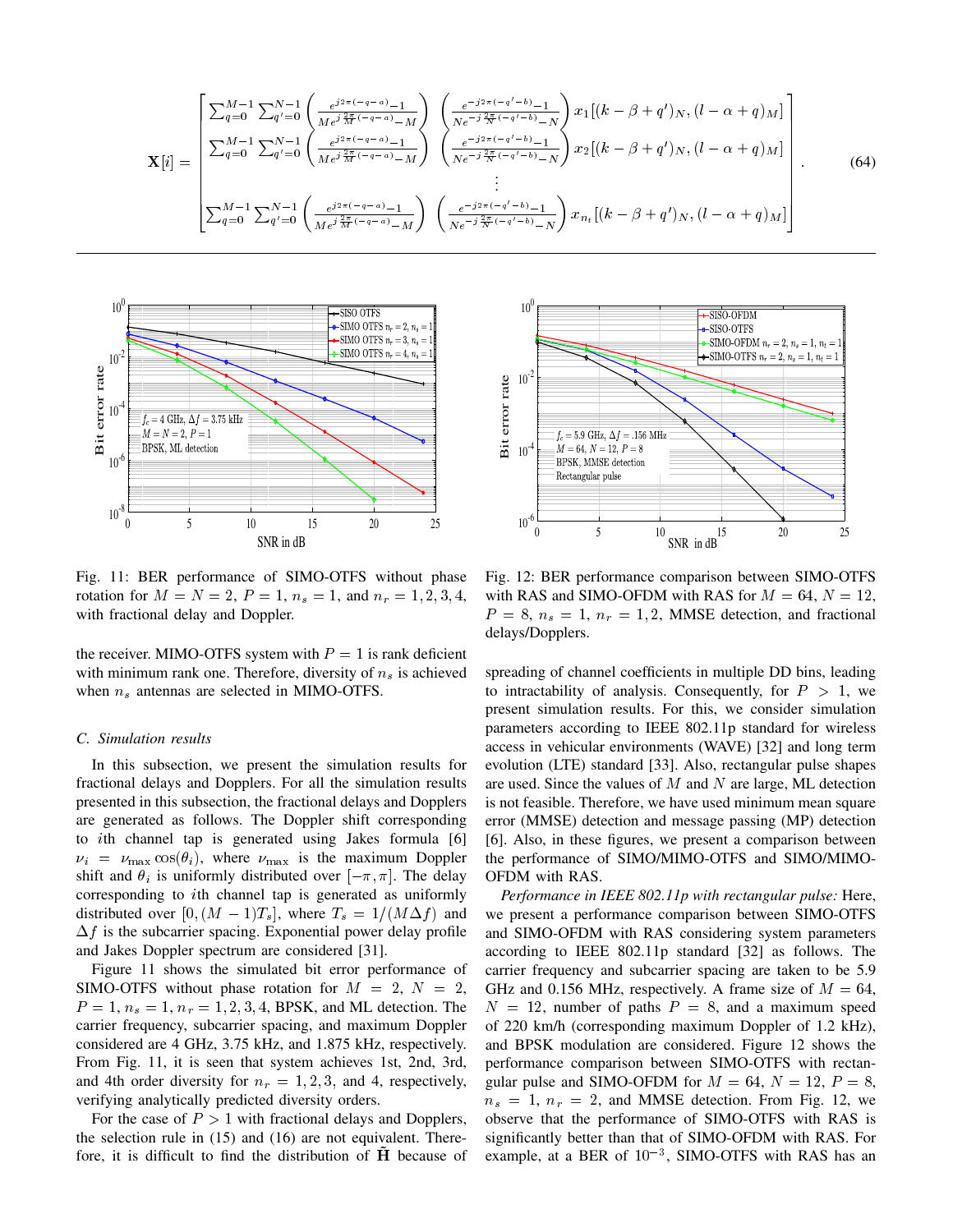

Fig. 13: BER performance comparison between MIMO-OTFS with RAS and MIMO-OFDM with RAS for  $M = 12$ ,  $N =$ 7,  $P = 5$ ,  $n_t = 2$ ,  $n_s = 2$ ,  $n_r = 2, 3$ , MP detection, and fractional delays/Dopplers.

SNR gain of about 11 dB compared to SIMO-OFDM with RAS.

*Performance in LTE with rectangular pulse:* Here, we present a performance comparison between MIMO-OTFS and MIMO-OFDM with RAS considering system parameters according to LTE standard [33] as follows. The carrier frequency and subcarrier spacing are taken to be 4 GHz and 15 kHz, respectively. A frame size of  $M = 12$ ,  $N = 7$ ,  $P = 5$ , and a maximum speed of 500 km/h (corresponding maximum Doppler of 1.85 kHz), and BPSK modulation are considered. Figure 13 shows the performance comparison between MIMO-OTFS with rectangular pulse and MIMO-OFDM for  $M = 12$ ,  $N = 7, P = 5, n_t = 2, n_s = 2, n_r = 2, 3,$  and MP detection. From Fig. 13, we observe that MIMO-OTFS with RAS performs better than MIMO-OFDM with RAS. We further note that while the performance for  $P > 1$  in Figs. 12 and 13 are observed through simulations, an analytical derivation of the diversity orders for  $P > 1$  with RAS for the fractional delay-Doppler case is open for future investigation.

#### **REFERENCES**

- [1] W. C. Jakes, *Microwave Mobile Communications*, New York: IEEE Press, reprinted, 1994.
- [2] R. Hadani, S. Rakib, M. Tsatsanis, A. Monk, A. J. Goldsmith, A. F. Molisch, and R. Calderbank, "Orthogonal time frequency space modulation," *Proc. IEEE WCNC'2017*, pp. 1-7, Mar. 2017.
- [3] R. Hadani, S. Rakib, S. Kons, M. Tsatsanis, A. Monk, C. Ibars, J. Delfeld, Y. Hebron, A. J. Goldsmith, A. F. Molisch, and R. Calderbank, "Orthogonal time frequency space modulation," [Online] https://arxiv.org/abs/1808.00519, 1 Aug 2018.
- [4] T. Wang, J. G. Proakis, E. Masry, and J. R. Zeidler, "Performance degradation of OFDM systems due to Doppler spreading," *IEEE Trans. Wireless Commun.*, vol. 5, no. 6, pp. 1422-1432, Jun. 2006.
- [5] A. Farhang, A. R. Reyhani, L. E. Doyle, and B. Farhang-Boroujeny, "Low complexity modem structure for OFDM-based orthogonal time frequency space modulation," *IEEE Wireless Commun. Lett.*, vol. 7, no. 3, pp. 344- 347, Jun. 2018.
- [6] P. Raviteja, K. T. Phan, Y. Hong, and E. Viterbo, "Interference cancellation and iterative detection for orthogonal time frequency space modulation," *IEEE Trans. Wireless Commun.*, vol. 17, no. 10, pp. 6501- 6515, Aug. 2018.
- [7] M. K. Ramachandran and A. Chockalingam, "MIMO-OTFS in high-Doppler fading channels: signal detection and channel estimation," *Proc. IEEE GLOBECOM'2018*, Dec. 2018.
- [8] S. Tiwari, S. S. Das, and V. Rangamgari, "Low complexity LMMSE receiver for OTFS," *IEEE Commun. Lett.*, vol. 23, no. 12, pp. 2205-2209, Dec. 2019.
- [9] T. Thaj and E. Viterbo, "Low Complexity iterative rake decision feedback equalizer for zero-padded OTFS systems," *IEEE Trans. Veh. Tech.*, doi: 10.1109/TVT.2020.3044276 (early access), 14 Dec. 2020.
- [10] H. Qu, G. Liu, L. Zhang, S. Wen, and M. A. Imran, "Low-complexity symbol detection and interference cancellation for OTFS system," *IEEE Trans. Commun.*, doi: 10.1109/TCOMM.2020.3043007 (early access), 7 Dec. 2020.
- [11] L. Gaudio, M. Kobayashi, G. Caire, and G. Colavolpe, "On the effectiveness of OTFS for joint radar parameter estimation and communication," *IEEE Trans. Commun.*, vol. 19, no. 9, pp. 5951-5965, Jun. 2020.
- [12] W. Xu, T. Zou, H. Gao, Z. Bie, Z. Feng, and Z. Ding, "Low-complexity linear equalization for OTFS systems with rectangular waveforms," [Online] https://arxiv.org/abs/1911.08133, 19 Nov. 2019.
- [13] G. D. Surabhi and A. Chockalingam, "Low-complexity linear equalization for OTFS modulation," *IEEE Commun. Lett.*, vol. 24, no. 2, pp. 330-334, Feb. 2020.
- [14] P. Raviteja, K. T. Phan, and Y. Hong, "Embedded pilot-aided channel estimation for OTFS in delay-Doppler channels," *IEEE Trans. Veh. Tech.*, vol. 68, no. 5, pp. 4906-4917, May 2019.
- [15] W. Shen, D. Lai, J. An, P. Fan, and R. W. Heath, "Channel estimation for orthogonal time frequency space (OTFS) massive MIMO," *IEEE Trans. Signal Process.*, vol. 67, no. 16, pp. 4204-4917, May 2019.
- [16] Rasheed O K, G. D. Surabhi, and A. Chockalingam, "Sparse delay-Doppler channel estimation in rapidly time-varying channels for multiuser OTFS on the uplink," *Proc. IEEE VTC2020-Spring*, May 2020.
- [17] G. D. Surabhi, R. M. Augustine, and A. Chockalingam, "Peak-to-average power ratio of OTFS modulation," *IEEE Commun. Lett.*, vol. 23, no. 6, pp. 999-1002, Jun. 2019.
- [18] S. Tiwari and S. S. Das, "Circularly pulse shaped orthogonal time frequency space modulation," *Electron. Lett.*, vol. 56, no. 3, pp. 157-160, 6 Feb. 2020.
- [19] S. Gao and J. Zheng, "Peak-to-average power ratio reduction in pilotembedded OTFS modulation through iterative clipping and filtering," *IEEE Commun. Lett.*, doi: 10.1109/LCOMM.2020.2993036 (early access), 7 May 2020.
- [20] P. Raviteja, Y. Hong, E. Viterbo, and E. Biglieri, "Practical pulse shaping waveforms for reduced-cyclic-prefix OTFS," *IEEE Trans. Veh. Tech.*, vol. 68, no. 1, pp. 957-961, Jan. 2019.
- [21] S. Rakib and R. Hadani, "Multiple access in wireless telecommunications system for high-mobility applications," *US Patent No. US9722741B1*, Aug. 2017.
- [22] V. Khammammetti and S. K. Mohammed, "OTFS based multipleaccess in high Doppler and delay spread wireless channels," *IEEE Trans. Wireless Commun.*, vol. 8, no. 2, pp. 528-531, Apr. 2019.
- [23] R. M. Augustine and A. Chockalingam, "Interleaved time-frequency multiple access using OTFS modulation," *Proc. IEEE VTC'2019 (Fall)*, Sep. 2019.
- [24] Z. Ding, R. Schober, P. Fan, and H. V. Poor, "OTFS-NOMA: an efficient approach for exploiting heterogeneous user mobility profiles," *IEEE Trans. Commun.*, vol. 67, no. 11, pp. 7950-7965, Nov. 2019.
- [25] G. D. Surabhi, R. M. Augustine, and A. Chockalingam, "On the diversity of uncoded OTFS modulation in doubly-dispersive channels," *IEEE Trans. Wireless Commun.*, vol. 18, no. 6, pp. 3049-3063, Jun. 2019.
- [26] P. Raviteja, Y. Hong, E. Viterbo, and E. Biglieri, "Effective diversity of OTFS modulation," *IEEE Commun. Lett.*, vol. 9, no. 6, pp. 249-253, Nov. 2019.
- [27] R. M. Augustine, G. D. Surabhi, and A. Chockalingam, "Spacetime coded OTFS modulation in high-Doppler channels," *Proc. IEEE VTC'2019-Spring*, pp. 1-6, 2019.
- [28] S. M. Alamouti, "A simple transmit diversity technique for wireless communications," *IEEE J. Sel. Areas in Commun.*, vol. 16, no. 8, pp.1451- 1458, Oct. 1998.
- [29] I. Bahceci, T. M. Duman, and Y. Altunbasak, "Antenna selection for multiple-antenna transmission systems: performance analysis and code construction," *IEEE Trans. Inform. Theory*, vol. 49, no. 10, pp. 2669- 2681, Oct. 2003.
- [30] I. Bahceci, T. M. Duman, and Y. Altunbasak, "Correction to "Antenna Selection for multiple-antenna transmission systems: performance analysis and code construction," " *IEEE Trans. Inform. Theory*, vol. 54, no. 12, pp. 5788-5789, Dec. 2008.